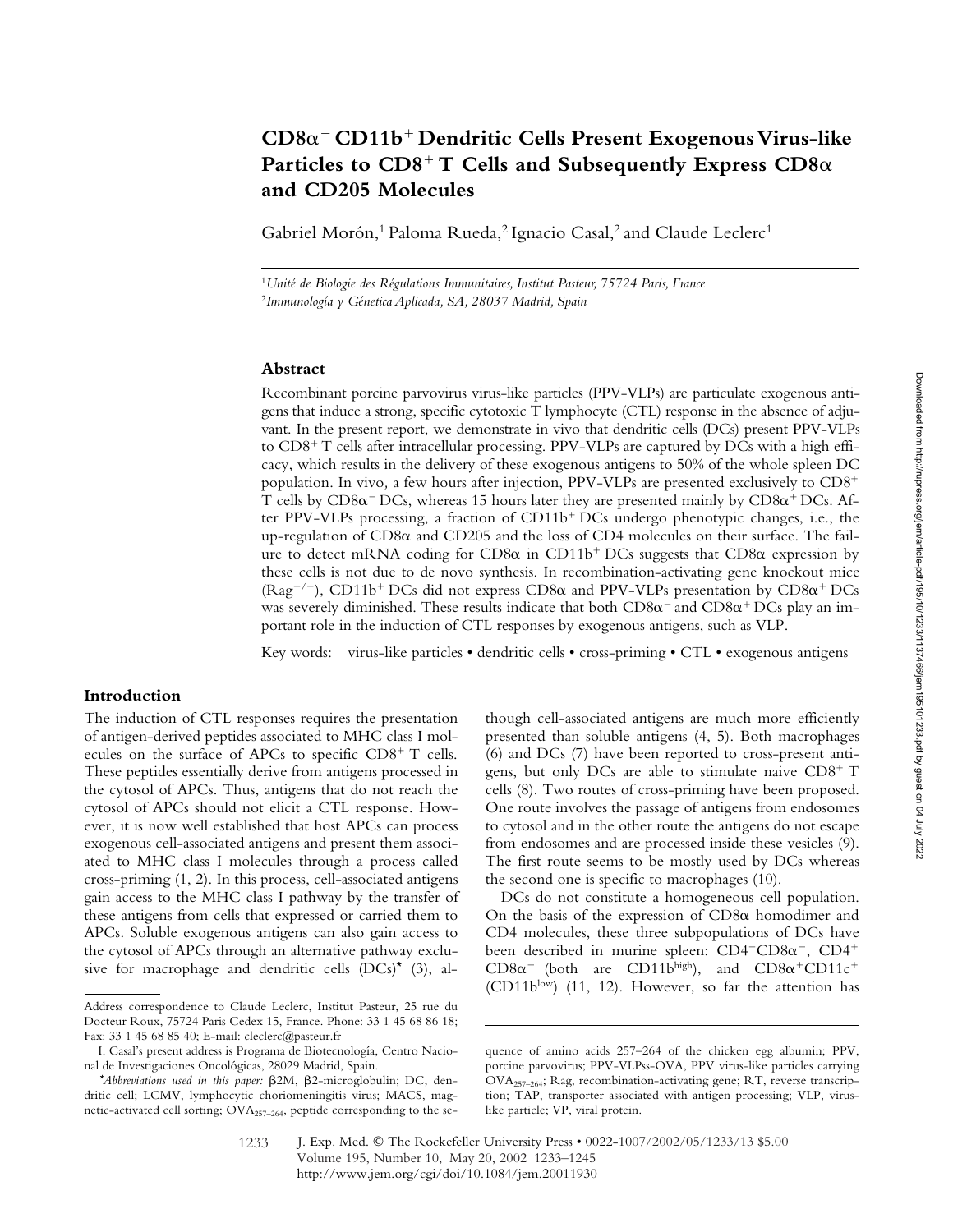been focused mainly on the study of  $CD8\alpha^-$  and  $CD8\alpha^+$ DCs, which until recently have been considered to be derived from myeloid and lymphoid progenitors, respectively (13, 14). It has recently been reported that  $CD8\alpha^+$  but not  $CD8\alpha$ <sup>-</sup> DCs can cross-prime  $CD8$ <sup>+</sup> T cells in vivo excluding a role for  $CD8\alpha$ <sup>-</sup> DCs in CTL induction (15).

Virus-like particles (VLPs) have clearly revealed an exceptional capacity to trigger CTL responses (3, 16–19). However, the mechanisms of uptake, processing, and presentation of these exogenous particles remain unclear. In particular, the APC involved in the induction of CTL response by VLPs is still unknown. Indeed, DCs and macrophages have been shown to be involved in the processing of VLPs (16, 20–22), but no direct in vivo evidence has been obtained identifying the APC that can uptake, process, and present VLPs.

We have developed an antigen delivery system based on nonreplicative, recombinant porcine parvovirus (PPV)- VLPs formed by the self-assembly of the viral protein (VP)2 of PPV (19, 23). The VP2 protein, the most abundant structural VP of the PPV capsid (24) and carrying foreign  $CD8<sup>+</sup>$  T cell epitopes, self-assembles into 25-nM pseudo viral particles after expression in insect cells (19). Mice immunized with these PPV-VLPs, carrying a CD8 T cell epitope from the lymphocytic choriomeningitis virus (LCMV) nucleoprotein and in the absence of adjuvant, developed a CTL response against LCMV that protected mice against a lethal intracerebral injection of LCMV based on the induction of high frequency of CTLs of high avidity (19, 25). This cytotoxic response was restricted to MHC class I molecules and mediated by  $CD8<sup>+</sup>$  T cells (19).

We have studied the mechanisms of in vivo presentation of particulate exogenous antigens using PPV-VLPs as a model to determine whether particulate antigens can be captured and processed directly by DCs or if they induce CTL response by cross-priming after capture by other cells. In this report, we demonstrate that PPV-VLPs target DCs with a very high efficiency and directly induce a specific CTL response without cross-priming.  $CD8\alpha^{-}$  and  $CD8\alpha^{+}$ DCs capture and process these particles. We also establish that  $CD8\alpha$ <sup>-</sup> DCs play an important role in CTL induction by these exogenous antigens. Furthermore, this study demonstrates for the first time that stimulation by VLPs induces phenotypic changes on  $CD8\alpha$ <sup>-</sup> DCs, which leads to the acquisition of several surface molecules and the loss of others.

#### **Materials and Methods**

*Mice.* 6–8-wk-old female C57BL/6 (H-2<sup>b</sup>) mice were purchased from Janvier. Transporter associated with antigen processing (TAP)1 female knockout mice (TAP<sup>-/-</sup>) were a gift from A. Bandeira (Institut Pasteur, Paris, France). Recombination-activating gene (Rag)2 knockout mice (Rag2<sup>-/-</sup>) and  $\beta$ 2-microglobulin ( $\beta$ 2M<sup>-/-</sup>) knockout mice were obtained from the Centre de Développement des Techniques Avancées pour l'Expérimentation Animale (Orléans, France). All animals were bred onto a C57BL/6 background. The mice were maintained under specific pathogen-free conditions.

*PPV-VLPs.* The construction, characterization, and purification of recombinant and control PPV-VLPs were previously described in detail (19). In brief, the VP2 gene was expressed with the 257–264 peptide plus natural flanking sequences (LEQLESI-INFEKLTE) from chicken egg ovalbumin (OVA $_{257-264}$ ) in its 5' end (PPV-VLPs carrying the OVA<sub>257-264</sub> epitope [PPV-VLPs-OVA]) or without this sequence (PPV-VLPs) using a baculovirus vector system. After the infection of Sf9 insect cells, the recombinant VLPs were purified by salt precipitation with 20% ammonium sulfate followed by dialysis. Characterization of PPV-VLPs-OVA and PPV-VLPs by CsCl sedimentation analysis and electron microscopy revealed identical properties to those of native PPV virions. In some experiments, PPV-VLPs-OVA were labeled with the fluorochrome Alexa 488, using the Alexa Fluor™ 488 Protein Labeling Kit (Molecular Probes) according to the manufacturer's instructions.

The concentration of PPV-VLPs-OVA was determined by densitometry and by double-antibody sandwich ELISA. The densitometric assay was performed with 1D Image Analysis Software 2.0.1 (Eastman Kodak Co.) using BSA as reference. The double-antibody sandwich ELISA was performed as previously described (26), using as capture antibody the anti-PPV mAb 15C5 and as detection antibody the anti-PPV biotinylated mAb 13C6 (27). Highly purified PPV-VLPs from size exclusion chromatography were used as standard reference. PPV-VLPs are 25-nM particles formed by 60 copies of VP2 (64 kD), and therefore the molecular mass of the particles is 3,840 kD.

Endotoxin values were determined in each sample of VLPs, using the Limulus amebocyte lysate test (BioWhittaker Inc.). For PPV-VLPs, endotoxin values were 500 pg/mg of protein and for PPV-VLPs-OVA,  $\leq 10$  ng/mg.

Peptides and Cell Lines. The OVA<sub>257-264</sub> peptide (SIINFEKL) that corresponds to an immunodominant H-2b–restricted CTL epitope of OVA was purchased from Neosystem. B3Z, a  $CD8^+T$ cell hybridoma (28), specific for  $\text{OVA}_{257-264}$  epitope in the context of Kb, was a gift from N. Shastri (University of California, Berkeley, CA). The thymoma EL-4 was obtained from American Type Culture Collection.

*Preparation of DCs and Other APCs.* Spleens from either normal or immunized mice were removed and treated for 45 min at 37°C with 400 U/ml collagenase type IV and 50  $\mu$ g/ml DNase I (Boehringer) in RPMI 1640. After inhibition of collagenase activity with 6 mM EDTA in PBS, spleens were dissociated in  $Ca<sup>2+</sup>$ - and Mg<sup>2+</sup>-free PBS in the presence of 2.5 mM EDTA and 0.5% FCS (GIBCO BRL) for in vitro and ex vivo assays or BSA (Sigma-Aldrich) for immunization with DCs. In all assays involving DCs, the same lot of endotoxin-free FCS (as determined by Limulus amebocyte lysate test) was used (batch 3013260S). All solutions were also tested for endotoxins with the same test. Single spleen cell suspensions were prepared and blocked with anti-CD16/32 (2.4G2 clone; BD PharMingen) and with colloidal super-paramagnetic microbeads, conjugated to anti-CD11c mAb (magnetic-activated cell sorting [MACS]–anti-CD11c, N418 clone; Miltenyi Biotec), according to the manufacturer's instructions.  $CD11c<sup>+</sup>$  cells were positively selected with high speed MACS (AutoMACS; Miltenyi Biotec). The purified DC preparations contained 3–10% autofluorescent cells (defined as double positive cells in a FL2 vs. FL3 dot plot without antibody labeling). The purity of DC preparations (excluding autofluorescent cells) was always 95-99%. CD11c<sup>+</sup> cells were H-2 K<sup>b+</sup>, I-A<sup>b low</sup>, CD40low, CD80low, and CD86<sup>-</sup>. 25-30% were CD8 $\alpha^+$  and 60- $70\%$  were  $CD8\alpha$ <sup>-</sup>  $CD11b$ <sup>+</sup>.

 $B220<sup>+</sup>$  spleen cells were obtained according to the same pro-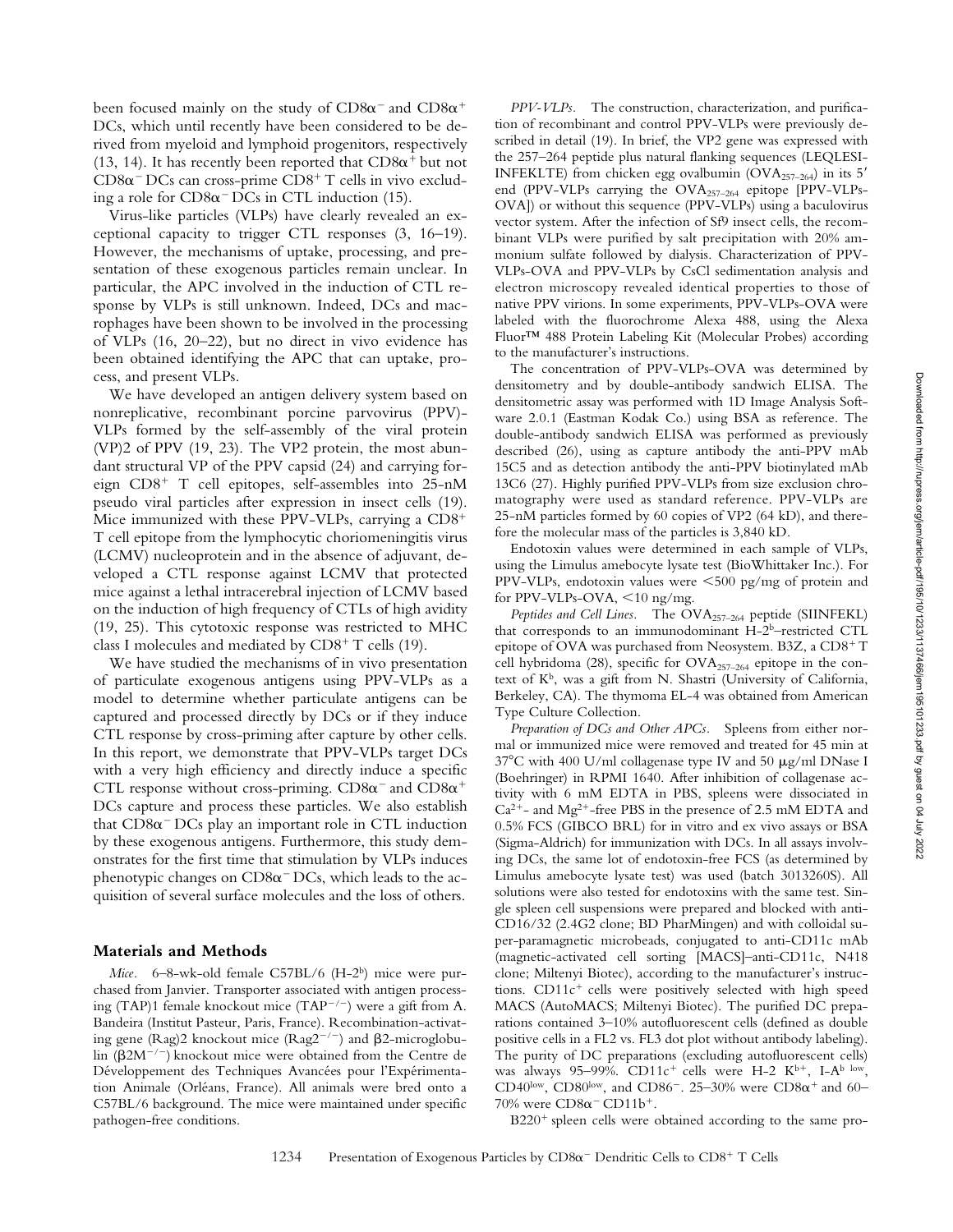tocol (but without collagenase/DNase treatment) using rat anti–mouse B220 mAb (MACS–anti-B220, clone RA3-6B2).  $CD11b<sup>+</sup> CD11c<sup>-</sup>$  spleen cells were obtained from the  $CD11c$ fraction after  $CD11c<sup>+</sup>$  cell purification by magnetic sorting. The CD11c<sup>-</sup> cells were stained with anti-mouse CD11b mAb (Mac-1α, MACS-anti-CD11b, clone M1/70) and purified with AutoMACS as well.

For the purification of  $CD8\alpha^{-}$  and  $CD8\alpha^{+}$  DCs or of CD11bhigh DCs, spleen cells were stained with MACS–anti-CD11c, PE–anti-CD11c (HL-3 clone) and anti–CD16-32 antibodies and FITC–anti-CD8α (53-6.7 clone) or FITC–anti-CD11b (M1/70 clone; all three clones from BD PharMingen). After sorting by AutoMACS,  $CD11c<sup>+</sup>$  cells were immediately sorted out in a FACScan™ Plus (BD Biosciences) or in a MoFlo® (Cytomation, Inc.) cell sorter. Autofluorescent cells were gated out during cell sorting. In all cases, the purity of both subpopulations was between 96–99%.

*Antigen Presentation Assay.* For in vitro assays, CD11c<sup>+</sup> spleen cells (105 cells/well) were first pulsed with antigen (PPV-VLPs-OVA, PPV-VLPs, or OVA257–264 peptide) for 4 h in 96-well culture microplates in a final volume of 0.2 ml of RPMI 1640 Glutamax-I, plus  $5 \times 10^{-5}$  M 2-ME, 100 IU/ml penicillin, 100  $\mu$ g/ml streptomycin, and 10% FCS (10% RPMI; all from GIBCO BRL). Subsequently, APCs were washed with 10% RPMI and incubated overnight with 105 B3Z cells/well in a final volume of 0.2 ml 10% RPMI at 37°C. The stimulation of B3Z cells was monitored by IL-2 release in supernatants, which was measured using the classic CTLL-2 bioassay. 104 cells/well of the CTLL-2 cell line were cultured with  $100-\mu l$  supernatant in a final volume of 0.2 ml. 2 d later, [3H]thymidine (ICN Biomedicals) was added and the cells were harvested 6 h later with an automated cell harvester (Skatron). Incorporated thymidine was detected by cell scintillation counting. All experiments were done in duplicate. Results are expressed in counts per minute.

For ex vivo assays, PPV-VLPs-OVA or PPV-VLPs were injected into the retro-orbital venous sinus of mice. APCs were isolated and incubated with B3Z hybridoma overnight in the same conditions as previously described.

*CTL Assay.* Spleen cells of immunized or control mice were obtained 7 d after immunization and were stimulated in vitro for 5 d with 1  $\mu$ M OVA<sub>257-264</sub> peptide in the presence of syngeneic irradiated naive spleen cells. The cytotoxic activity of these effector cells was tested on 51Cr-labeled EL-4 target cells pulsed with 50  $\mu$ M OVA<sub>257-264</sub> at different effector/target ratios. The released radioactivity was measured in the supernatant. The percentage of specific lysis was calculated as  $100 \times$  (experimental release  $$ spontaneous release)/(maximum release  $-$  spontaneous release). Maximum release was determined by adding 1% Triton X-100 to EL-4 cells. Spontaneous release was obtained with target cells incubated without effector cells. Nonpulsed EL-4 cells were used as control of specificity.

*Flow Cytometry.* Cells were preincubated with a rat anti– CD16/32 mAb (2.4G2 clone; BD PharMingen) for 15 min to block unspecific binding of primary antibody and then stained with the primary antibodies for 30 min. Cells were washed twice and propidium iodide was added to label dead cells. A minimum of  $2 \times 10^4$  events were acquired for each sample on FACScan<sup>TM</sup> or FACSCalibur® cytometers and analyzed using CELLQuest™ software (all from BD Biosciences). The following mAbs were used: anti-CD3 $\epsilon$  (145-2C11 clone), anti-CD4 (L3T4, RM4-5 clone), anti-CD8α (Ly-2, 53-6.7 clone), anti-CD8β (Ly-3.2, 53-5.8 clone), anti-CD11b (Mac-1 $\alpha$ , M1/70 clone), anti-CD11c (HL-3 clone), anti-CD45R (B220, RA3-6B2 clone), anti-CD86

1235 Morón et al.

(B7.2, GL1 clone), and CD90 (Thy1.2, 30-H12), all purchased from BD PharMingen. Anti-CD8 $\alpha$  (CT-CD8a clone; Caltag) and anti-CD205 (NLDC-145 clone; Cedarlane Laboratories Ltd.) were also used.

*Reverse Transcription (RT)-PCR.* Total RNA was extracted using RNA Plus solution (Quantum Appligene Société Anonyme), from  $5-10 \times 10^5$  purified DCs subpopulations (before or after overnight culture). cDNA was synthesized from total RNA in the presence of random primer  $p(dN)_{6}$  (Boehringer) using Moloney murine leukemia virus reverse transcriptase SuperScript™ (GIBCO BRL). For all samples, synthesis of cDNA was controlled by RT-PCR using  $\beta$ -actin primers for 30 cycles. CD8 $\alpha$ chain mRNA was analyzed using these primers: CAC GAA TAA TAA GTA CGT TCT CAC C (sense) and ATG TAA ATA TCA CAG GCG AAG TCC A (antisense). PCR were performed using 1 IU of Goldstar DNA Taq polymerase (Advanced Biotechnologies), 50 pmol of appropriate primers, 250  $\mu$ M of each dNTP except for dCTP (3,000 Ci/mmol; NEN Life Science Products) in 96-well polycarbonate Costar Thermowell™ strips (Corning) in a PTC-100™ programmable thermal controller (MJ Research, Inc.). 40 cycles of amplifications were performed as follows: 1 min at  $94^{\circ}$ C, 45 s at  $48^{\circ}$ C, 1 min at  $72^{\circ}$ C, followed by 10 min of elongation at  $72^{\circ}$ C. Samples were separated in 2% agarose gels and stained with ethidium bromide.

### **Results**

*In Vivo Induction of OVA257–264-specific Cytotoxic Response by PPV-VLPs-OVA.* In a previous report (19), we established that PPV-VLPs carrying a  $CD8^+$  T cell epitope of LCMV (PPV-VLPs-LCMV) induced a strong LCMV-specific CTL response when injected without adjuvant. In the present study, PPV-VLPs carrying an H-2<sup>b</sup>–restricted CD8<sup>+</sup> T cell epitope from OVA257–264 (PPV-VLPs-OVA) were used. We first tested the ability of PPV-VLPs-OVA to induce a CTL response against OVA<sub>257-264</sub> peptide-coated cells. C57BL/6 mice were immunized intraperitoneally with a single injection of  $10 \mu g$  PPV-VLPs-OVA or control PPV-VLPs in PBS. As shown in Fig. 1 A, 7 d after immunization the mice immunized with PPV-VLPs-OVA developed a strong and specific CTL response against the  $OVA_{257-264}$  epitope, whereas, as expected, mice injected with control PPV-VLPs did not show a significant CTL response. Similar CTL responses were obtained after two intraperitoneal injections (with a 21-d interval) or one intravenous injection of PPV-VLPs-OVA (unpublished data). This result confirmed our earlier demonstration of the high immunogenicity of PPV particles in the absence of adjuvant. As previously demonstrated (19), the CTL response induced by PPV-VLPs was MHC class I restricted and mediated by  $CD8<sup>+</sup>$  T cells. Furthermore, inhibition by lactacystin and *N*-acetyl-leucinyl-leucinyl-norleucinal of PPV-VLPs-OVA presentation by purified DCs demonstrated that processing PPV-VLPs-OVA requires proteasome (unpublished data). These results confirm that PPV-VLPs can effectively deliver an exogenous peptide into the MHC class I pathway.

*In Vitro Processing of PPV-VLPs-OVA by DCs.* DCs have been clearly recognized as being the only APC capable of stimulating naive T cells. Therefore, we wondered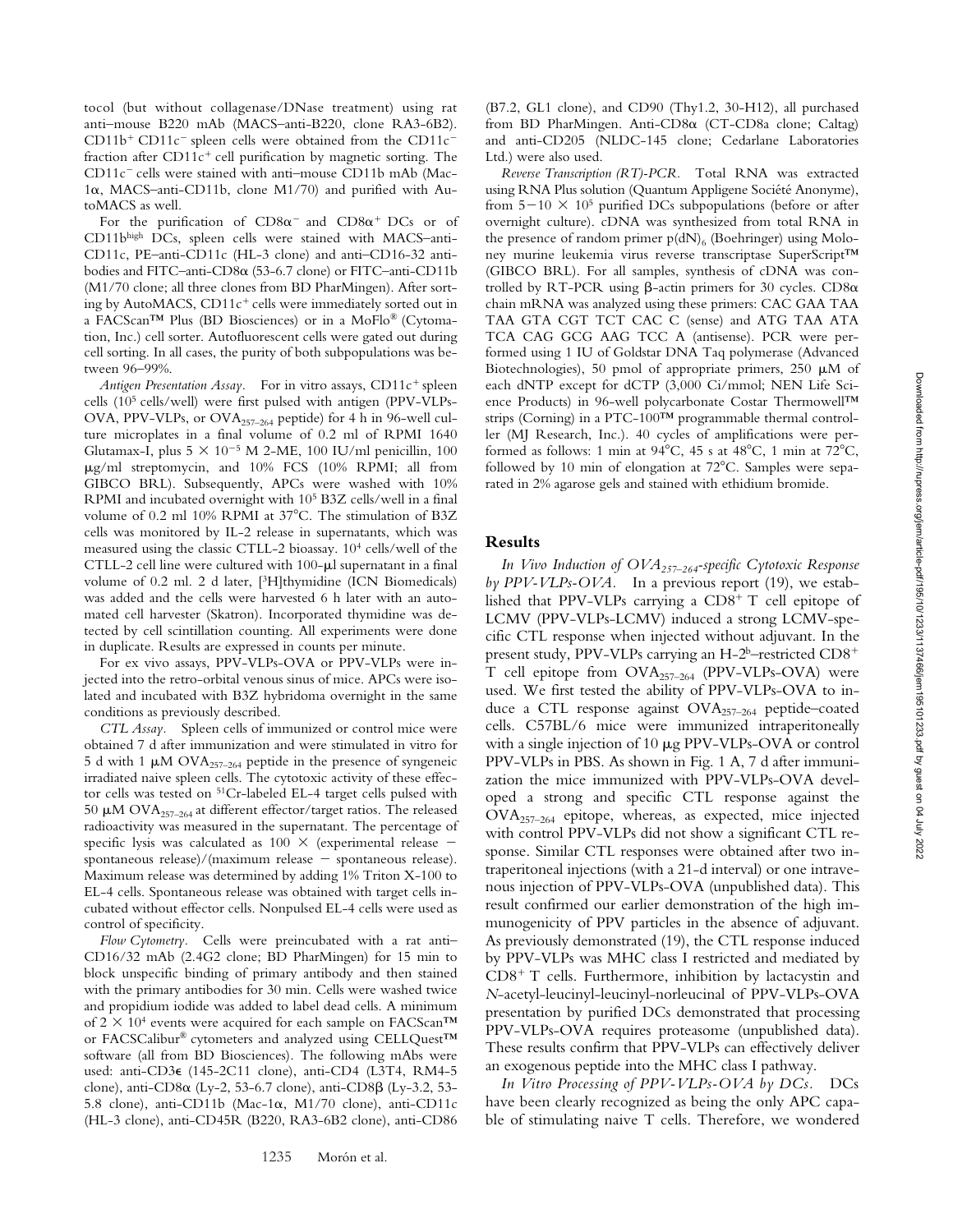

Figure 1. PPV-VLPs-OVA induce specific CTL responses and are presented in vitro and in vivo by DCs in a TAP-dependent way. (A)  $C57BL/6$  mice were intraperitoneally immunized with 10  $\mu$ g PPV-VLPs-OVA ( $\bullet$ ,  $\circlearrowright$ ) or 10 µg control PPV-VLPs ( $\blacksquare$ ,  $\Box$ ). 7 d later, their spleen cells were stimulated in vitro with the OVA257–264 peptide and irradiated syngeneic cells for 5 d. Cytotoxic activity of the effector cells was measured on  ${}^{51}Cr$ -labeled EL-4 cells loaded with the OVA<sub>257–264</sub> peptide  $($   $\bullet$ ,  $\blacksquare$ ) or incubated with medium alone ( $\bigcirc$ ,  $\Box$ ). Data are expressed as mean  $\pm$  SEM of the percent lysis from two mice per group. One representative experiment out of three is depicted. (B)  $CD11c<sup>+</sup>$  spleen cells  $(10<sup>5</sup>$  cells/well) were incubated in vitro with PPV-VLPs-OVA ( $\bullet$ ), control PPV-VLPs ( $\circ$ ), or OVA<sub>257-264</sub> peptide ( $\Box$ ) for 4 h and then washed and cultured overnight with 10<sup>5</sup> cells/well of B3Z cells. (C) Representative FACS® diagrams of purified CD11c<sup>+</sup> (left), CD11b<sup>+</sup> CD11c<sup>-</sup> (center), or B220<sup>+</sup> (right) spleen cells. C57BL/6 mouse spleens were removed and after collagenase/DNase I digestion cells were stained with MACS beads–anti-CD11c or MACS beads–anti-B220 mAbs and passed through a high speed magnetic-activated cell sorter (AutoMACS). The CD11c fraction was then labeled with MACS beads–anti-CD11b and resorted by AutoMACS. (D) C57BL/6 mice were intravenously injected with 100  $\mu$ g PPV-VLPs-OVA and 90 min later various numbers of CD11c<sup>+</sup> ( $\bullet$ ), CD11b<sup>+</sup> CD11c<sup>-</sup> ( $\blacklozenge$ ), and B220<sup>+</sup> ( $\square$ ) cells purified from their spleens were cocultured overnight with  $10^5$  B3Z cells/well. (E) TAP1<sup>-/-</sup> (O) and TAP1<sup>+/+</sup> ( $\bullet$ ) C57BL/6 mice were intravenously injected with 100  $\mu$ g  $PPV-VLPs-OVA$  and 90 min later  $CD11c^{+}$  cells purified from their spleens were cultured overnight at various cell numbers with 10<sup>5</sup> B3Z cells/well. The presentation of OVA<sub>257-264</sub> peptide to B3Z cells was monitored by IL-2 production, measured by a CTLL proliferation assay, and expressed as mean  $\pm$  SEM counts per minute (cpm) of duplicate wells. One representative experiment out of three or four is depicted in each case (two or three mice pooled per group).

whether DCs could process PPV-VLPs-OVA and present the  $\text{OVA}_{257-264}$ –K<sup>b</sup> complex to a specific hybridoma, as the first step of CTL induction. Dendritic spleen cells were highly purified from naive mice using the CD11c molecule, which is considered the most generalized marker of DCs, with  $>96\%$  purity (Fig. 1 C). CD11c<sup>+</sup> cells were incubated with PPV-VLPs-OVA, PPV-VLPs, or  $OVA_{257-264}$ peptide. The presence of  $\text{OVA}_{257-264}$ –K<sup>b</sup> complexes on DCs was monitored by the stimulation of B3Z cells. DCs incubated with PPV-VLPs-OVA or  $OVA_{257-264}$  peptide efficiently presented the OVA<sub>257-264</sub> epitope, whereas DCs incubated with PPV-VLPs did not stimulate B3Z cells (Fig. 1 B). Moreover, PPV-VLPs-OVA were highly efficient in delivering the OVA257–264 epitope into the MHC class I pathway, as compared in an equimolar ratio to the  $\text{OVA}_{257-264}$  peptide (Fig. 1 B). CD11c<sup>+</sup> bone marrow– derived DCs were also able to stimulate B3Z cells when incubated with PPV-VLPs-OVA (unpublished data). Therefore, DCs are able to process PPV-VLPs-OVA in vitro and present the OVA257–264 epitope to MHC class I–restricted T cells.

*In Vivo Processing of PPV-VLPs-OVA by APCs.* We examined whether DCs can capture and process PPV-VLPs in vivo using an ex vivo antigen-presenting assay. C57BL/6 mice were intravenously injected with 50  $\mu$ g (13 pmol/mouse) PPV-VLPs-OVA or with PPV-VLPs. 90 min later,  $CD11c^{+}$ ,  $CD11b^{+}$   $CD11c^{-}$  (essentially macrophages and granulocytes), and  $B220<sup>+</sup>$  cells (B cells) were purified and cocultured with B3Z hybridoma. The purity of B cells was always  $>99\%$ , whereas that of CD11b<sup>+</sup>  $CD11c$ <sup>-</sup> was  $>90\%$  (Fig. 1 C). When incubated with B3Z cells, only DCs purified from PPV-VLPs-OVA–injected mice were able to present the OVA<sub>257-264</sub> epitope, whereas  $CD11b<sup>+</sup> CD11c<sup>-</sup>$  and B220<sup>+</sup> spleen cells were inefficient (Fig. 1 D). The same APC populations purified from control PPV-VLPs–injected mice failed to stimulate B3Z cells, although after overnight in vitro incubation with  $OVA_{257-264}$ peptide, they were fully able to stimulate B3Z cells (unpublished data). Thus, in vivo, DCs are the only APC capable of efficiently processing PPV-VLPs-OVA. DCs from mice injected with 10  $\mu$ g (2.6 pmol/mouse) PPV-VLPs-OVA can also present the  $OVA_{257-264}$  peptide, although to a lower extent (unpublished data).

Cytosolic antigens have to be processed in the cytosol of APCs and then transported to the Golgi complex to be presented by MHC class I molecules. TAP molecules are required as an essential step in this transport. Therefore, we analyzed the ex vivo PPV-VLPs-OVA presentation by DCs in TAP1<sup>-/-</sup> syngeneic mice. 90 min after PPV-VLPs-OVA intravenous injection, spleen DCs from  $TAP1^{-/-}$ mice failed to present the  $OVA_{257-264}$  epitope, whereas spleen DCs from TAP1+/+ mice efficiently stimulated B3Z cells (Fig. 1 E). Although  $TAP1^{-/-}$  cells have a diminished expression of class I MHC molecules (29), their capacity to present peptide– $K^b$  complexes was not essentially affected. Indeed,  $TAP1^{+/+}$  and  $TAP1^{-/-}$  DCs incubated in vitro with the OVA<sub>257-264</sub> peptide equally presented this epitope (unpublished data). Therefore, in vivo, the processing of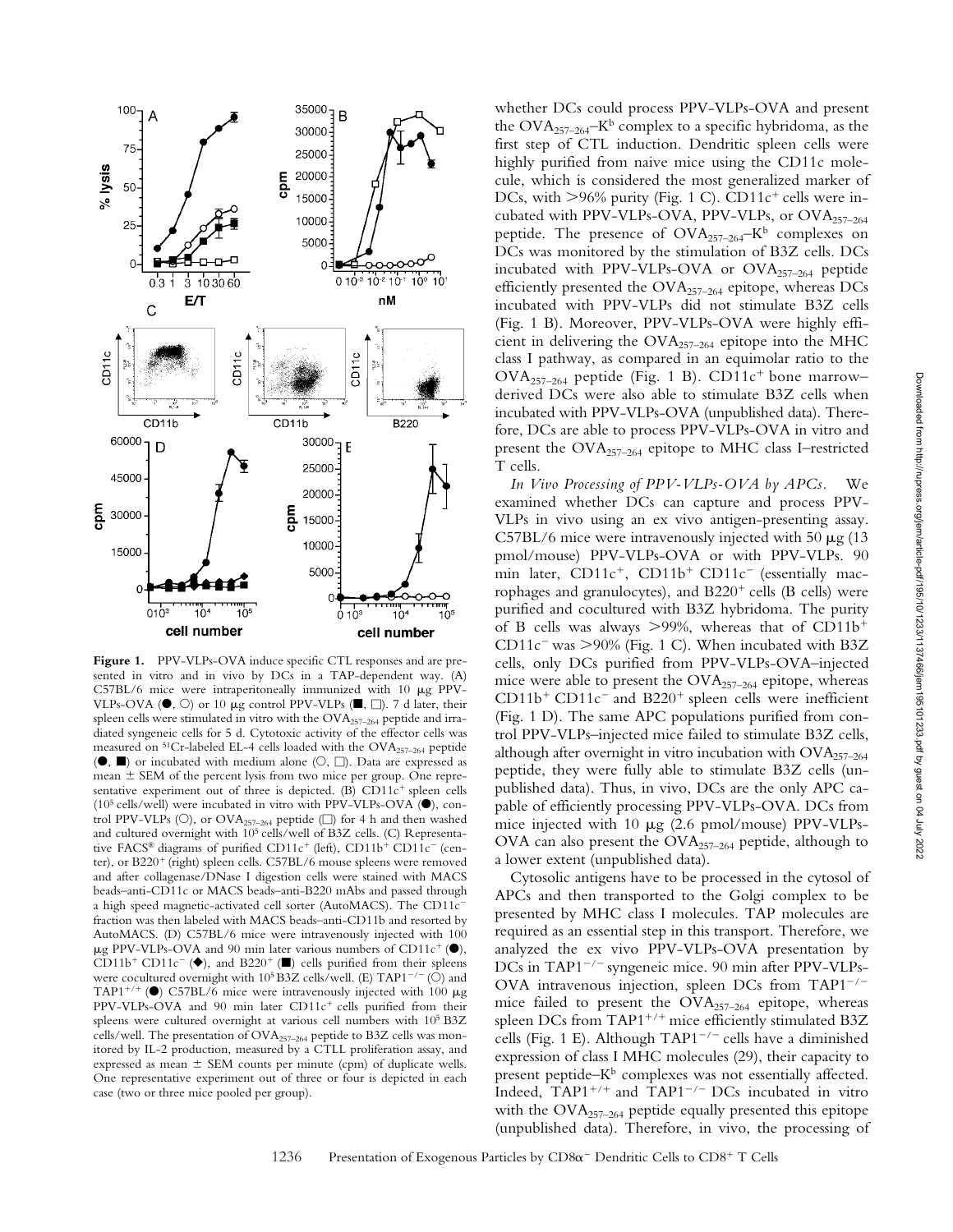PPV-VLPs-OVA required TAP molecules, i.e., a cytosolic processing in DCs.

*Induction of CTL Response by DCs In Vivo Loaded with PPV-VLPs-OVA.* To establish whether DCs can induce CTL response against the epitope delivered by PPV-VLPs, naive syngeneic mice were immunized with  $CD11c^+$ ,  $CD11b<sup>+</sup>CD11c<sup>-</sup>$ , or B220<sup>+</sup> spleen cells purified from mice intravenously injected with PPV-VLPs-OVA 90 min before purification. 7 d later, the CTL response against  $OVA_{257-264}$ -coated target cells was analyzed. As shown in Fig. 2, only mice that received  $CD11c^+$  cells, purified from PPV-VLPs-OVA–injected mice, developed a CTL response against the  $OVA_{257-264}$  epitope. In contrast, mice that received  $CD11b^{+}CD11c^{-}$  or  $B220^{+}$  cells purified from the same mice did not develop such a specific CTL response. Therefore, DCs are the only APC involved in the in vivo induction of CTL response by PPV-VLPs-OVA.

*Induction of CTL Response by PPV-VLPs-OVA Does Not Require Cross-Priming.* It is currently assumed that exogenous antigens induce CTL response through the crosspriming of DCs (1, 2) in a process that involves the transfer of cell-associated antigens to DCs. Thus, we next determined whether cross-priming is involved in CTL activation by PPV-VLPs through the capture of PPV-VLPs associated to cells by DCs.  $\beta 2M^{-/-}$  and  $\beta 2M^{+/+}$  C57BL/6 mice were intravenously injected with PPV-VLPs-OVA and 90 min later their spleen DCs were purified. In vivo– loaded DCs from both groups of mice were then injected into syngeneic naive  $\beta 2M^{+/+}$  mice and 1 wk later the CTL response against OVA257–264 was analyzed (Fig. 3). We reasoned that because  $\beta 2M^{-/-}$  APCs are unable to present MHC class I–restricted epitopes, a CTL response against the  $OVA_{257-264}$  epitope could be induced only by transfer of cell-associated antigens from  $\beta 2M^{-/-}$  to  $\beta 2M^{+/+}$ DCs. Fig. 3 shows that CTLs against OVA<sub>257-264</sub>-coated target cells were only observed after the injection of DCs from  $\beta 2M^{+/+}$  mice injected with PPV-VLPs-OVA, but not after the administration of DCs purified from  $\beta 2M^{-/-}$ mice. These results clearly show that DCs capture exogenous PPV-VLPs-OVA and directly induce CTL response,



Figure 2. CD11c<sup>+</sup> spleen cells, pulsed in vivo with PPV-VLPs-OVA and injected into naive mice, induce a CTL response against OVA257–264 peptide. C57BL/6 mice were intravenously injected with  $10 \mu$ g  $PPV-VLPs-OVA$  ( $\blacklozenge, \blacklozenge,$  and  $\blacksquare$ ) or of control PPV-VLPs (O). 90 min later,  $CD11c^+$  (O,  $\bullet$ ),

CD11b<sup>+</sup> CD11c<sup>-</sup> ( $\blacklozenge$ ), and B220<sup>+</sup> ( $\square$ ) spleen cells were purified and intravenously injected into naive syngeneic mice  $(1.5 \times 10^5 \text{ cells/mice})$ . 7 d later, spleen cells from injected mice were stimulated in vitro with OVA257–264 peptide for 5 d in the presence of irradiated syngeneic cells. The cytotoxic activity of effector cells was measured on 51Cr-labeled EL-4 cells loaded with  $\text{OVA}_{257-264}$ . In the inset the CTL activity on unloaded  $^{51}\text{Cr-labeled EL-4 cells}$  is shown. Data are expressed as the mean  $\pm$  SEM of the percent lysis from duplicate samples of three mice per group. One representative experiment out of three is represented.

and exclude that the observed CTL response is due to cross-priming.

*Processing of PPV-VLPs-OVA by Subpopulations of DCs.* In mice, spleen DCs do not constitute a homogeneous cell population. On the basis of the  $CD8\alpha$  chain expression, it is now accepted that two major subsets of DCs can be distinguished:  $CD8\alpha^{-}$  and  $CD8\alpha^{+}$  DCs. To evaluate the capacity of these DC populations to process and present  $PPV-VLPs$ ,  $CD8\alpha$ <sup>-</sup>  $CD11c$ <sup>+</sup> and  $CD8\alpha$ <sup>+</sup>  $CD11c$ <sup>+</sup> cells were purified. A two-step method was used: first, an enrichment step of DCs by MACS anti-CD11c mAb and then a fluorescent-activated cell sorting, using PE–anti-CD11c and FITC-anti-CD8 $\alpha$ . This proceeding allows the recovery of a high number of purified DCs in a short time with few steps and minimal manipulation. As shown in a representative experiment (Fig. 4 A), the purity of both cell populations was always 96%. Both DC subpopulations were equally able to stimulate B3Z cells after in vitro incubation with  $OVA_{257-264}$  peptide (Fig. 4 B, left), which shows that  $CD8\alpha^-$  and  $CD8\alpha^+$  DCs have the same presentation capacity. These two DC subpopulations were incubated with PPV-VLPs-OVA and as shown in Fig. 4 B (right),  $CD8\alpha$ <sup>-</sup> CD11c<sup>+</sup> cells effectively presented the  $\text{OVA}_{257-264}$  epitope whereas  $\text{CD8}\alpha^+$  CD11c<sup>+</sup> cells weakly stimulated B3Z cells.

To see if a similar difference could also be observed in vivo, we performed an ex vivo PPV-VLPs-OVA presentation assay. Mice were intravenously injected with 50  $\mu$ g PPV-VLPs-OVA 90 min and 15 h before DC purification. Splenic  $CD8\alpha^-$  and  $CD8\alpha^+$  DCs from both groups of mice were simultaneously purified and incubated with B3Z. When DCs were purified 90 min after injection, the B3Z hybridoma was selectively stimulated by  $CD8\alpha^-$ DCs, whereas  $CD8\alpha^+$  DCs had a weak stimulatory activity. In contrast, 15 h after injection, although  $CD8\alpha^-DCs$ were still able to stimulate B3Z cells, a very high stimulation was observed with  $CD8\alpha^+$  DCs (Fig. 4 C). Similar results were obtained in 11 independent experiments confirming that  $CD8\alpha$ <sup>-</sup> DCs are capable of presenting PPV-VLPs at early times, but 15 h later  $CD8\alpha^+$  DCs are the



**Figure 3.** DCs pulsed with PPV-VLPs-OVA induce a CTL response without the requirement of cross-priming.  $\beta 2M^{-/-}$ (O) and  $\beta 2M^{+/+}$  ( $\bullet$ ) C57BL/6 mice were intravenously injected with  $10 \mu g$  PPV-VLPs-OVA, whereas  $\beta 2M^{+/+}$  C57BL/6 mice were injected with PPV-VLPs as control  $(\Box)$ . 90 min later, CD11c<sup>+</sup> spleen cells were puri-

fied from each group and intravenously injected into  $\beta 2M^{+/+}$  naive syngeneic mice  $(1.5 \times 10^5 \text{ cells/mice})$ . 7 d later, spleen cells from injected mice were stimulated in vitro with the  $\text{OVA}_{257-264}$  peptide for 5 d in the presence of irradiated syngeneic cells. The cytotoxic activity of effector cells was measured on  $5^{1}$ Cr-labeled EL-4 cells loaded with OVA<sub>257-264</sub> or incubated with medium alone. In the inset the CTL activity on unloaded  $51Cr$ -labeled EL-4 cells is shown. Data are expressed as the mean  $\pm$  SEM of the percent lysis from duplicate samples of two mice per group. One representative experiment out of two is shown.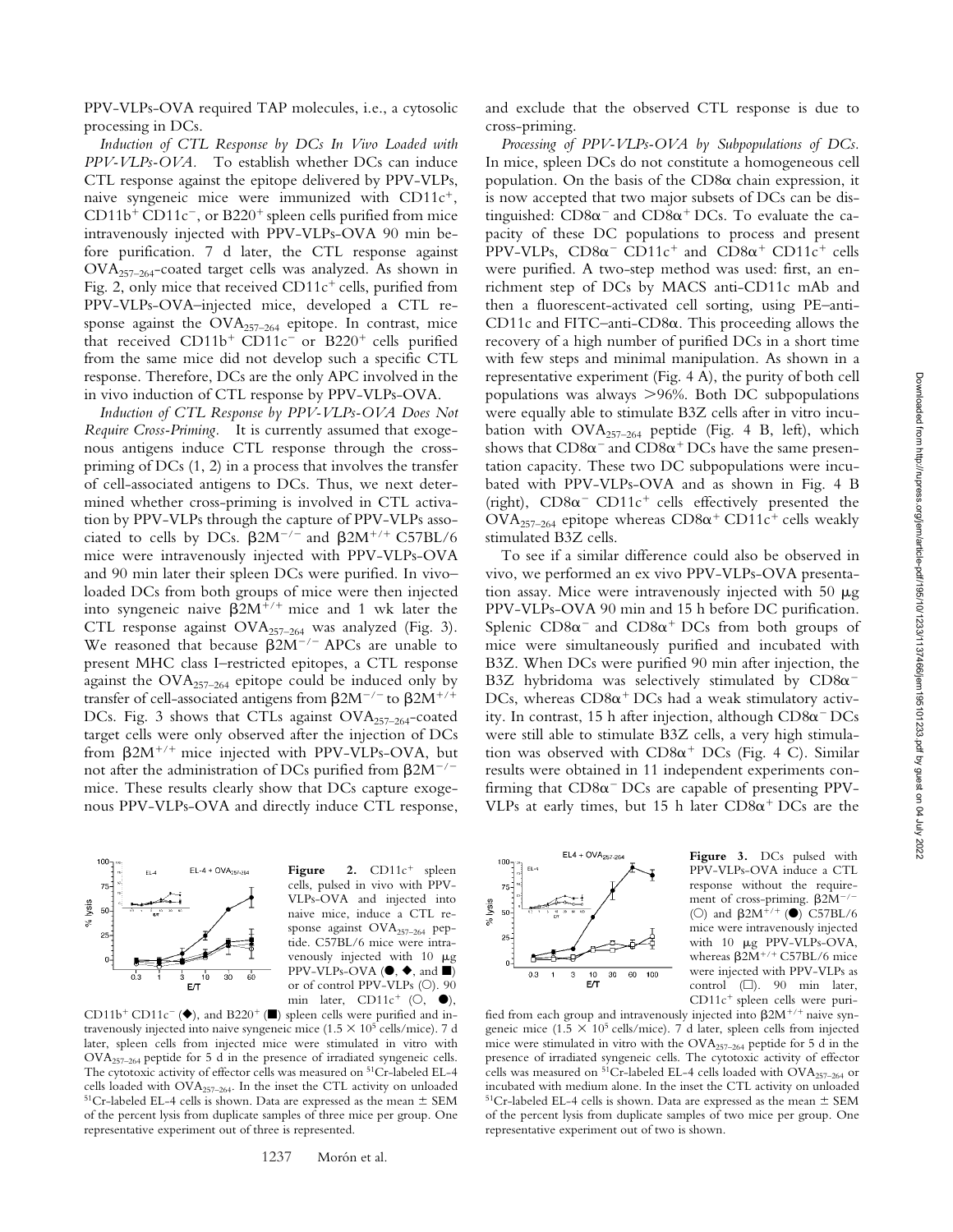

main DC subset capable of presenting this exogenous antigen. Similar results were obtained with DCs from mice injected with 10 µg PPV-VLPs-OVA (unpublished data), although the level of B3Z stimulation was lower. Interestingly enough, under these sub-optimal conditions the presentation by  $CD8\alpha$ <sup>-</sup> DCs at 90 min was rather low compared with the presentation of  $CD8\alpha^+$  DCs at 15 h. Both DC subpopulations, purified 90 min or 15 h after PPV-VLPs-OVA injection and cultured overnight with the OVA<sub>257-264</sub> peptide (10<sup>-1</sup> nM), efficiently stimulated B3Z cells, which shows that these DCs retained the capacity to present antigens at both assayed times (Fig. 4 C, insets). Therefore, these two subpopulations seem to differ in their capacity to take up/process PPV-VLPs, but not in their capacity to present the  $OVA_{257-264}$  epitope delivered by such exogenous antigens.

*PPV-VLPs Are Taken by DCs In Vivo.* To characterize the in vivo uptake of PPV-VLPs, we labeled PPV-VLPs-OVA with Alexa 488, a strong green fluorescent dye that fluorescence does not extinguish at low pH. After labeling, Alexa 488–PPV-VLPs-OVA maintained their capacity to be processed and presented by DCs to B3Z cells (unpublished data), showing the preservation of their biological

**Figure 4.** Differential kinetics of in vivo PPV-VLPs-OVA presentation by  $CD8\alpha^{-}$  and  $CD8\alpha^{+}$  DCs. (A) Purification of  $CD8\alpha^{-}$  and  $CD8\alpha^{+}$  CD11c<sup>+</sup> spleen cells. Spleens from C57BL/6 mice were removed and after collagenase/DNase I digestion, cells were stained with MACS beads–anti-CD11c, PE–anti-CD11c, and FITC-anti-CD8 $\alpha$  antibodies and passed through an AutoMACS and then immediately through a FACScan™ or MOFLO®. The percentages of the different cell populations obtained after each step of purification are indicated and correspond to naive mice. (B) In vitro antigen presentation assays. Spleen CD8 $\alpha^-$  ( $\bullet$ ) and  $CD8\alpha^+$  (O)  $CD11c^+$  cells were incubated in vitro with OVA257–264 peptide (left) or PPV-VLPs-OVA (right) for 4 h. They were then washed and cultured overnight with 105 B3Z cells/well. (C) Ex vivo PPV-VLPs-OVA presentation assays. Mice were intravenously injected with 50 µg PPV-VLPs-OVA at 90 min (left) or 15 h (right) before DC purification.  $CD8\alpha^{-}$  ( $\bullet$ ) and CD8 $\alpha^+$  (O) CD11c<sup>+</sup> cells as well as CD11c<sup>-</sup> ( $\diamond$ ) spleen cells were purified and cultured overnight with 10<sup>5</sup> B3Z cells/well. In the insets,  $CD8\alpha^{-}$  ( $\bullet$ ) and  $CD8\alpha^+$  (O)  $CD11c^+$  cells purified from PPV-VLPs-OVA–injected mice were cultured overnight with 105 B3Z cells/well in the presence of  $10^{-1}$  nM OVA<sub>257-264</sub> peptide. The presentation of the SIINFEKL peptide to B3Z cells was monitored by IL-2 production, measured by a CTLL proliferation assay, and expressed as mean  $\pm$  SEM counts per minute (cpm) of duplicate wells. One representative experiment out of two (for B) or seven (for C) is depicted (three to five pooled mice per group).

activity. We injected Alexa 488–PPV-VLPs-OVA into naive C57BL/6 mice. 90 min later, their spleen cells were sorted out into  $CD11c^+$ ,  $CD11b^+$ , and  $B220^+$  subpopulations by magnetic sorting and were labeled with several mAbs. A representative experiment is depicted in Fig. 5 A and summarized in Fig. 5 B. 90 min after injection, only a small fraction of  $B220<sup>+</sup>$  spleen cells captured Alexa 488– PPV-VLPs-OVA (Fig. 5 A, a). In contrast, half of the CD11c<sup>+</sup> cells were Alexa  $488<sup>+</sup>$  (Fig. 5 A, b). When CD11b<sup>+</sup> cells were isolated and labeled with an anti-CD11c antibody, these two main cell populations were evidenced: one that was strongly Alexa  $488^+$  CD11 $c^+$  and another that was Alexa  $488^{\text{low}}$  CD11c<sup>-</sup> (Fig. 5 A, c). These results demonstrated that in the pool of  $CD11b<sup>+</sup>$  cells, PPV-VLPs are mainly captured by  $CD11c^{+}$  cells (i.e., DCs). Granulocytes, labeled with anti-GR1 mAb, did not show any uptake of Alexa 488–PPV-VLPs-OVA (unpublished data), which suggests that the weak uptake observed in the  $CD11c^ CD11b<sup>+</sup>$  population could be attributed to spleen macrophages. 15 h after injection, DCs remained strongly positive for Alexa 488, whereas B cells were still negative and macrophages were weakly positive for fluorescent VLPs (unpublished data).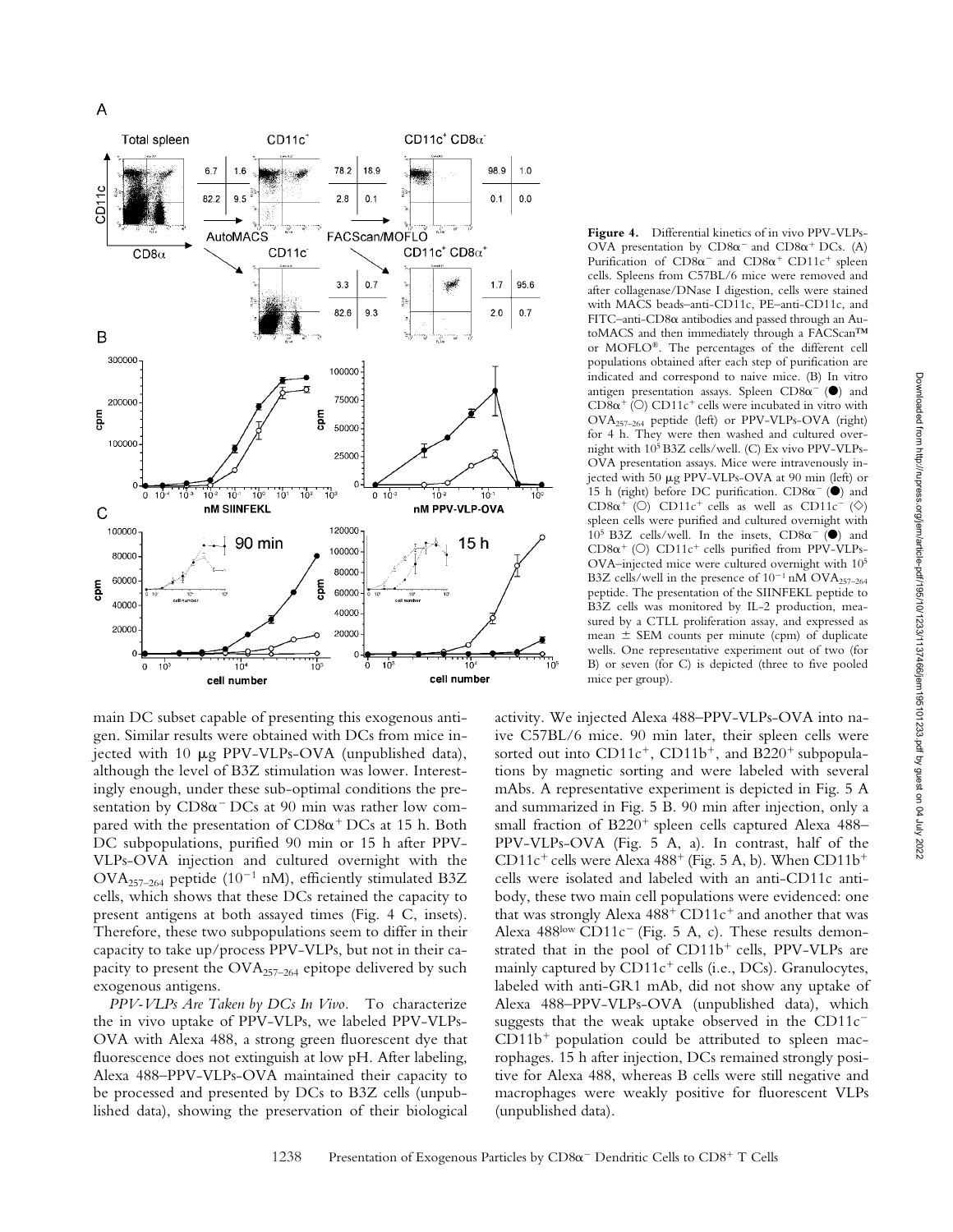

**Figure 5.** PPV-VLPs-OVA are uptaken in vivo by DCs. (A) One C57BL/6 mouse was intravenously injected with 50  $\mu$ g Alexa 488-PPV-VLPs. One PBS-injected mouse was used as a control. 90 min later, their spleen cells were obtained and sorted out into  $B220^+$  (a),  $CD11c^+$  (b), or  $CD11b<sup>+</sup>$  (c) subpopulations by magnetic sorting. All cell populations obtained were then stained with PE–anti-B220, PE–anti-CD11b, and PE– anti-CD11c and analyzed on a FACStar™ cytometer. Dot plot analysis of  $B220^+$  (a), CD11c<sup>+</sup> (b), and CD11b<sup>+</sup> (c) cells purified from PPV-VLPs– injected or control mice and labeled with the indicated PE-coupled mAbs are shown.  $B220<sup>+</sup>$  cells were negative for CD11c and CD11b. (B) The percentage and mean fluorescence intensity of Alexa 488<sup>+</sup> cells in  $CD11c^+$ ,  $CD11b^+$ , and  $B220^+$  cells in the spleen of Alexa 488-PPV-VLPs-OVA–injected mice, as detailed in A. One representative experiment out of two is depicted.

Considering the different capacity of CD8 $\alpha^-$  and CD8 $\alpha^+$ DCs to present PPV-VLPs-OVA, we investigated whether a differential uptake of PPV-VLPs-OVA by these two DC populations exists. Mice were injected with Alexa 488– PPV-VLPs-OVA and 90 min or 15 h later their spleen DCs were purified and labeled with anti-CD8 $\alpha$  and anti-CD4 mAbs to distinguish the three main spleen DC subpopulations:  $CD4$ <sup>-</sup>  $CD8\alpha$ <sup>+</sup>,  $CD4$ <sup>+</sup>  $CD8\alpha$ <sup>-</sup>, and  $CD4$ <sup>-</sup>  $CD8\alpha$ <sup>-</sup> DCs (Fig. 6 A). 90 min after Alexa 488–PPV-VLPs-OVA injection, all DC subpopulations in the spleen captured PPV-VLPs and kept the fluorescence for at least 15 h (Fig. 6 B). However, CD4<sup>-</sup> CD8 $\alpha$ <sup>+</sup> DCs took slightly more PPV-VLPs than  $CD8\alpha$ <sup>-</sup> DCs. Furthermore, 15 h later we observed a decrease in the percentage and mean fluorescence intensity FL1 of Alexa  $488^+$  CD4<sup>+</sup> CD8 $\alpha$ <sup>-</sup> DCs (Fig. 6 C), which was not observed with other DC subpopulations. This decrease correlated with a diminution in the proportion of this subpopulation in the whole spleen DC pool.

In conclusion, although  $CD8\alpha^+$  DCs were unable to present PPV-VLPs-OVA 90 min after injection, they had already captured them. These results demonstrate that the differences observed in PPV-VLPs-OVA presentation between  $CD8\alpha^-$  and  $CD8\alpha^+$  DCs could not be attributed to a difference in the uptake of PPV-VLPs-OVA.

 $CD8\alpha$ <sup>-</sup>  $CD11b$ <sup>+</sup>  $CD11c$ <sup>+</sup> Cells, In Vivo Pulsed with PPV-VLPs-OVA, Express the CD8 $\alpha$  Molecule, Up-regulate *CD205* and *Down-regulate CD4* in Rag2<sup>+/+</sup> but Not in  $Rag2^{-/-}$  *Mice.* Considering the different capacity of DC subpopulations to present epitopes delivered by PPV-VLPs at different times, and the decrease of the proportion of  $CD4^+CD8\alpha$ <sup>-</sup> DCs observed 15 h after the uptake of Alexa 488–PPV-VLPs-OVA, we analyzed whether these differences could be related to changes in the composition of spleen DC populations. Therefore, we injected 50  $\mu$ g PPV-VLPs to  $\text{Rag2}^{+/+}$  mice and 15 h later we recovered the CD11 $c^+$  spleen cells for FACS® analysis. After PPV-VLPs injection, no major changes were observed in the percentages of DC subpopulations in a CD11c versus  $CD8\alpha$  dot plot, except for a little shift toward the right of the  $CD8\alpha^-$  subpopulation (Fig. 7 A). However, when CD8 $\alpha$  expression was analyzed against CD11b expression in  $CD11c^+$  cells, a significant number of  $CD11b^+$  cells expressed CD8 $\alpha$  after PPV-VLPs injection. Furthermore, these  $\text{CD8}\alpha^+\text{CD11b}^+\text{CD11c}^+$  cells represented an important percentage of total  $CD8\alpha^+$  DCs (Table I). The same analysis performed with another anti- $CD8\alpha$  antibody showed similar results (Fig. 7 A). This  $CD8\alpha^+$   $CD11b^+$ DC population was observed until 24 h after PPV-VLPs injection and then disappeared (unpublished data). One possible explanation for this result could be that  $CD8^+$  T cells interacting with DCs remained attached after sorting, giving a false  $CD8<sup>+</sup>$  staining on DCs. However, anti-CD90 antibody (unpublished data) as well as an anti- $CD8\beta$  antibody did not label DCs (Fig. 7 A), making this hypothesis unlikely. At the same time a strong decrease in the percentage of  $CD4^+$   $CD11b^+$   $DCs$  was observed. This modification was accompanied by a diminution in the intensity of CD4 expression. Furthermore, the expression of CD205 was up-regulated after PPV-VLPs injection in CD11b DCs. The same analysis performed 90 min after PPV-VLPs-OVA injection showed no change in the expression of CD8 $\alpha$ , CD4, or CD205 on CD11b<sup>-</sup> or CD11b<sup>+</sup> DCs compared with noninjected mice (unpublished data). These phenotypic changes were accompanied by the upregulation or expression of several molecules related to the maturation of DCs, such as CD86 (Fig. 7 A), MHC class I and II, CD40, and CD80 (unpublished data) molecules. The injection of 5 and 25  $\mu$ g (1.3 and 6.5 pmol, respec-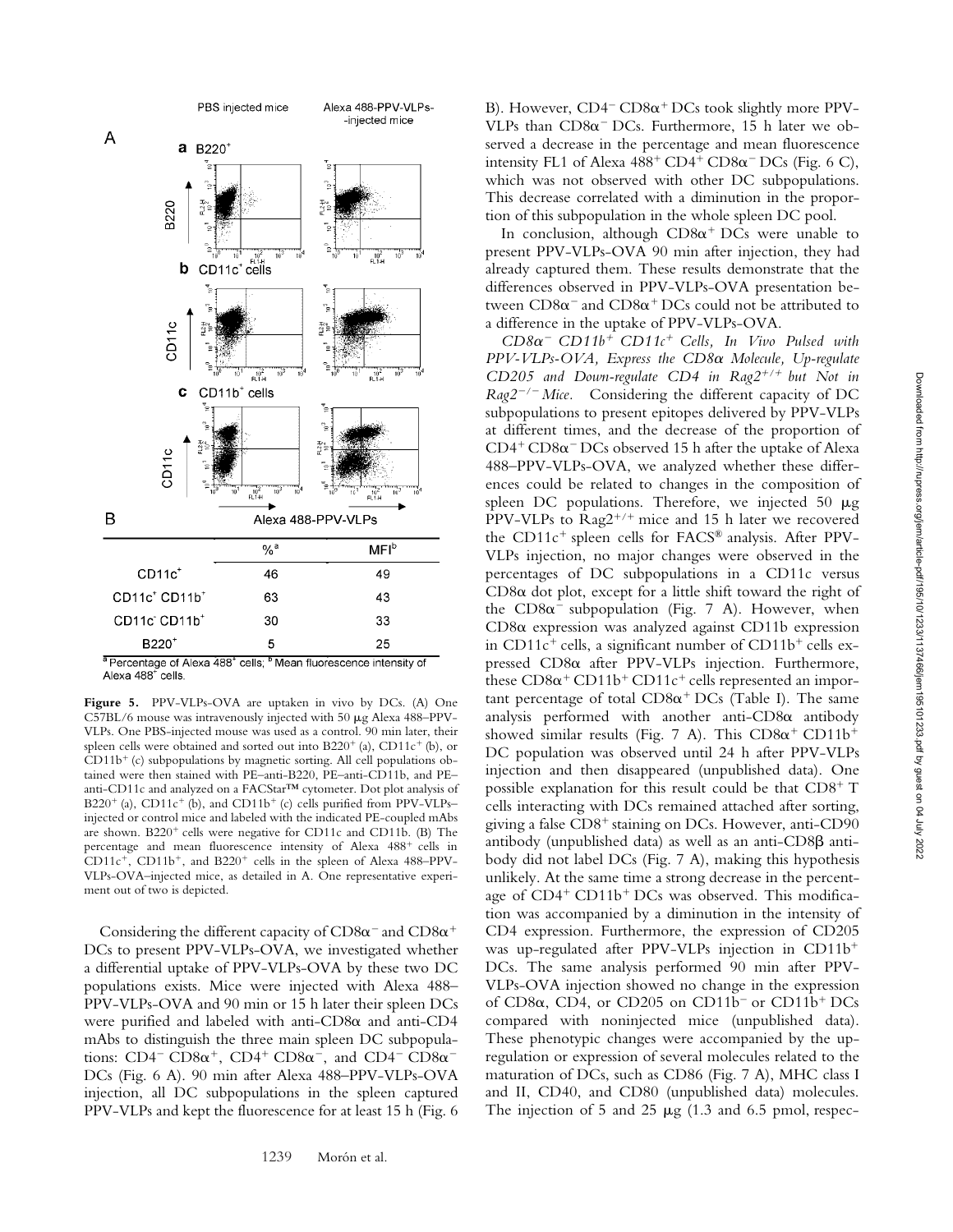

**Figure 6.** In vivo uptake of PPV-VLPs by DC subpopulations. C57BL/6 mice were intravenously injected with 50  $\mu$ g Alexa 488-PPV-VLPs-OVA. 90 min or 15 h later their  $CD11c<sup>+</sup>$  spleen cells were purified and stained with PE and APC-coupled mAbs for analysis on a FACScalibur® cytometer. Noninjected mice were used as control. (A)  $CD11c$ <sup>+</sup> spleen cells from control mice were stained with APC–  $anti-CD8\alpha$  and either PE–anti-CD11c (left) or PE–anti-CD4 (right). In this representative experiment, CD11c<sup>+</sup> purified spleen cells contained  $53\%$  CD4<sup>+</sup> CD8 $\alpha^-$ , 17% CD4<sup>-</sup> CD8 $\alpha$ <sup>+</sup>, and 20% CD4<sup>-</sup>  $CD8\alpha^{-}$ . Similar values were obtained from injected mice. (B) FL1 (Alexa 488) histograms, gated on re-

gions marked on the right panel in A, corresponding to CD4<sup>-</sup> CD8 $\alpha^+$ , CD4<sup>+</sup> CD8 $\alpha^-$ , and CD4<sup>-</sup> CD8 $\alpha^-$  CD11c<sup>+</sup> cells purified 90 min (thick line histograms) or 15 h (gray histograms) after injection or from control (thin line histograms). (C) Percentage and mean fluorescence intensity of Alexa 488 cells, corresponding to the histograms depicted in B. One representative experiment out of two is depicted.

tively) PPV-VLPs induced similar changes, although to a lower extent (unpublished data).

To examine whether T cells play a role in these events, we repeated these experiments using  $\text{Rag2}^{-/-}$  mice. In  $Rag2^{-/-}$  mice, CD11b<sup>+</sup> DCs showed no expression of  $CD8\alpha$ , but there was a decrease in the percentage of  $CD8\alpha$ <sup>+</sup> CD11b<sup>-</sup> DCs after PPV-VLPs injection (Fig. 7 A and Table I). The percentage of  $CD4^+$  DCs was only slightly decreased whereas the expression of CD205 showed a small increase. However,  $CD8\alpha^{-}$  and  $CD8\alpha^{+}$ DCs from  $\text{Rag}^{-/-}$  mice showed an up-regulation of CD86 (Fig. 7 A) and MHC class I and II, CD40, and CD80 mol-

ecules (unpublished data) showed that they are indeed targeted by PPV-VLPs. The capture of Alexa 488–PPV-VLPs-OVA by  $CD4^+$   $CD8\alpha^-$ ,  $CD4^ CD8\alpha^-$ , and  $CD4^ CD8\alpha + DCs$  from  $Rag^{-/-}$  mice, 90 min and 15 h after injection, was comparable to that observed with normal mice (unpublished data).

The expression of the  $CD8\alpha$  molecule could be attributed to these two different origins: the translation of  $CD8\alpha$ mRNA by  $CD11b<sup>+</sup> DCs$  or the uptake of  $CD8\alpha$  molecules from other cells, such as  $CD8^+$  T cells or  $CD8\alpha^+$  $CD11b$ <sup>-</sup> DCs. To address this question, we analyzed the expression of CD8 $\alpha$  mRNA by two rounds of RT-PCR



Figure 7. CD11b<sup>+</sup> DCs from  $Rag2^{+/+}$  but not from  $Rag2^{-}$ mice express CD8 $\alpha$ , up-regulate CD205, and down-regulate CD4 molecules after PPV-VLPs injection. (A)  $C57BL/6$  Rag2<sup>+/+</sup> or  $Rag2^{-/-}$  mice were intravenously injected with 50 µg PPV-VLPs. Noninjected mice from each strain were used as a control. 15 h later,  $CD11c<sup>+</sup>$  spleen cells were purified and stained with anti-CD11b and anti-CD8 $\alpha$  antibodies plus one of the following antibodies: anti-CD11c, anti-CD4, anti-CD205, anti-CD8 $\beta$ , or anti-CD86. Cells were analyzed on a FACScalibur® cytometer. One representative experiment out of two (for Rag2<sup>+/+</sup>) or three (for  $Rag2^{-/-}$ ) is depicted. (B) Expression of CD8 $\alpha$  mRNA by DC subsets. Mice were injected with PPV-VLPs and 90 min later,  $CD8\alpha$ <sup>-</sup>  $CD11c$ <sup>+</sup> spleen cells were purified and cultured for 15 h (Exp. 1) or for different times (0, 3, 5, 8,

and 15 h, Exp. 2). Then, the mRNA was extracted for RT-PCR (two rounds of 40 cycles per round) using primers for CD8 $\alpha$ . mRNA from  $CD8\alpha$ <sup>+</sup> DCs purified 90 min after injection was used as a positive control.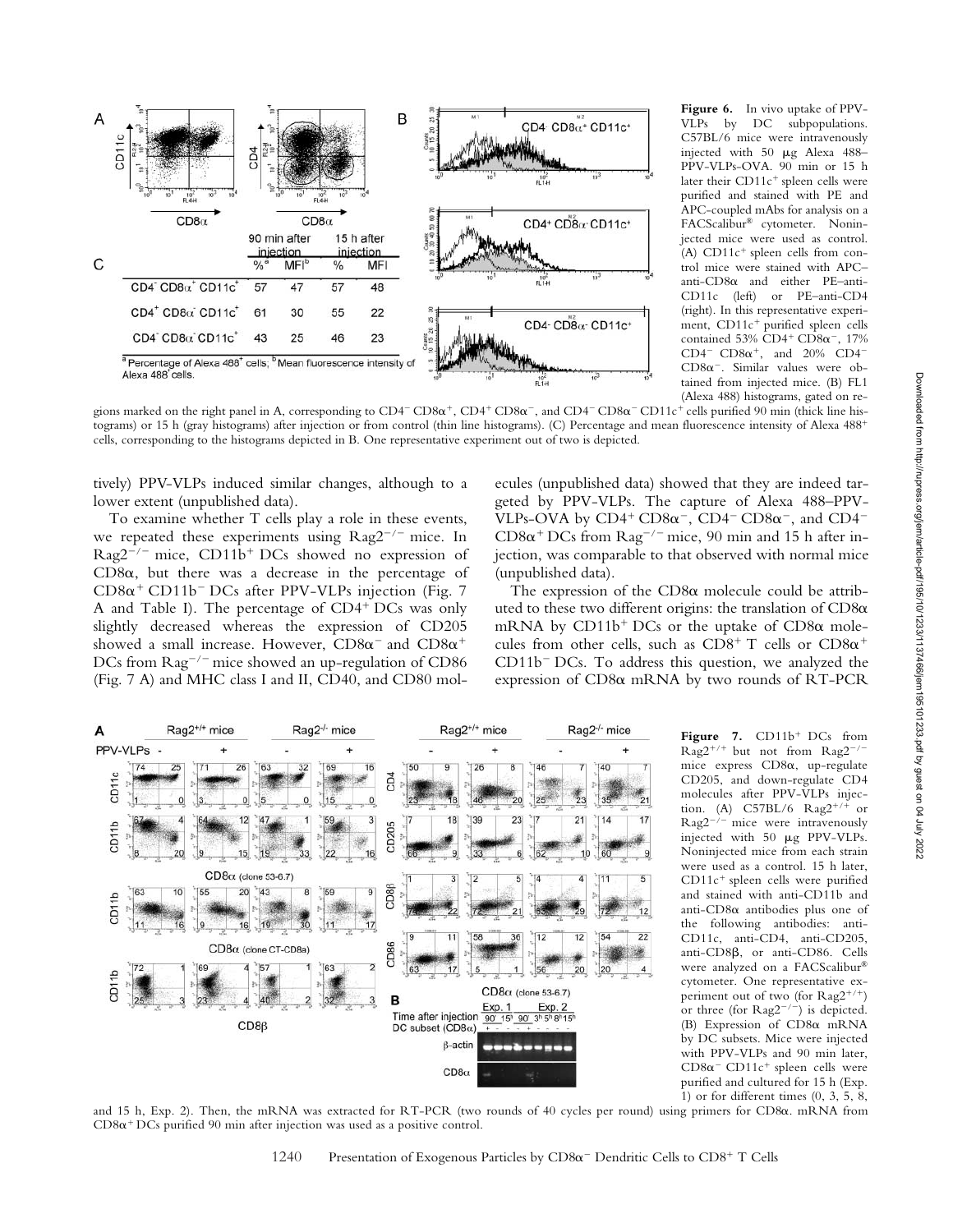**Table I.**  $CD11b^+DCs$  Express  $CD8\alpha$  in Rag2<sup>+/+</sup> Mice Injected *with PPV-VLPs-OVA*

|                          | $CD11b^+CD8\alpha^+$ cells<br>percentage in total<br>$CD8\alpha^+DCs$ |      |                             |      | $CD11b^+CD8\alpha^+$ cells<br>percentage in total<br>$CD11b+DCs$ |      |                       |    |
|--------------------------|-----------------------------------------------------------------------|------|-----------------------------|------|------------------------------------------------------------------|------|-----------------------|----|
|                          | $\text{Rag}2^{+/+}$<br>mice                                           |      | $\text{Rag2}^{-/-}$<br>mice |      | $\text{Rag}2^{+/+}$<br>mice                                      |      | $\rm{Rag2}^-$<br>mice |    |
| Injection of<br>PPV-VLPs |                                                                       | $^+$ |                             | $^+$ |                                                                  | $^+$ |                       |    |
| Exp. 1                   | 19                                                                    | 43   | 5                           | 12   | 7                                                                | 15   | 4                     | 4  |
| Exp. 2                   | 30                                                                    | 45   | 17                          | 28   | 11                                                               | 23   | 9                     | 11 |
| Exp. 3                   | ND                                                                    | ND   | 19                          | 22   | ND                                                               | ND   | 9                     | 8  |

C57BL/6 Rag2<sup>+/+</sup> or Rag2<sup>-/-</sup> mice were intravenously injected with 50 µm PPV-VLPs. Noninjected mice from each strain were used as a control. 15 h later,  $CD11c^{+}$  spleen cells were labeled with CD11b and anti-CD8 $\alpha$  antibodies and analyzed on a FACScalibur® cytometer. At least  $2 \times 10^4$  events were analyzed.

(40 cycles/round) of spleen DC subsets purified 90 min after PPV-VLPs injection and cultivated for different times  $(0, 3, 5, 8, \text{ and } 15 \text{ h})$ . CD8 $\alpha$  mRNA was found only in  $CD8\alpha^+$  CD11b<sup>-</sup> DCs but not in CD11b<sup>+</sup> DCs (Fig. 7 B), which shows that  $CD8\alpha$  molecules present at the surface of CD11b<sup>+</sup> DCs after PPV-VLPs injection did not come from de novo synthesis of this molecule.

*Comparable Presentation of the OVA257–264 Epitope by CD11bhigh DCs 90 min and 15 h after Injection of PPV-VLPs-* $OVA$ . Because some CD11b<sup>+</sup> DCs express the CD8 $\alpha$ molecule 15 h after PPV-VLPs injection, we analyzed the presentation of the  $\text{OVA}_{257-264}$  epitope by these  $\text{CD8}\alpha^+$ CD11b<sup>+</sup> DCs. Because DCs express variable levels of CD11b, it is difficult to define clear-cut subpopulations based on this marker. Therefore, only CD11bhigh DCs were purified from mice injected with PPV-VLPs-OVA 90 min or 15 h earlier (CD11blow DCs always contained both  $CD8\alpha^$ and  $CD8\alpha^+$  cells).  $CD11b^{\text{high}}$  DCs did not express  $CD8\alpha$   $90$ min after PPV-VLPs-OVA injection, but they expressed this molecule 15 h later (Fig. 8 A). Moreover, CD11bhigh were able to present the  $OVA_{257-264}$  epitope 90 min as well as 15 h after PPV-VLPs-OVA injection (Fig. 8 B). These results show that the CD11b<sup>+</sup> DCs that acquired the CD8 $\alpha$  molecule were able to present the OVA<sub>257-264</sub> epitope.

*Presentation of the*  $OVA_{257-264}$  *Epitope by*  $CD8\alpha^-$  *and*  $CD8\alpha^+$  *DCs from Rag<sup>-/-</sup> Mice*. Because we did not detect the phenotypic changes in  $\text{Rag}^{-/-}$  mice injected with PPV-VLPs that we observed in  $\text{Rag}^{+/+}$  mice, we analyzed the  $\text{OVA}_{257-264}$  epitope presentation by  $\text{CD8}\alpha^-$  and  $CD8\alpha^+$  DCs from Rag<sup>-/-</sup> mice 90 min and 15 h after PPV-VLPs-OVA injection. 90 min after PPV-VLPs-OVA injection,  $CD8\alpha^+$  DCs from  $Rag^{-/-}$  and  $Rag^{+/+}$  mice were unable to present the OVA<sub>257-264</sub> epitope, whereas  $CD8\alpha$ <sup>-</sup> DCs from both strains stimulated the B3Z hybridoma. When the antigen presentation was performed 15 h



**Figure 8.** CD11b<sup>+</sup> DCs present the  $\text{OVA}_{257-264}$  epitope 90 min as well as 15 h after the injection of PPV-VLPs-OVA. Mice were intravenously injected with 50  $\mu$ g PPV-VLPs-OVA and 90 min or 15 h later,  $CD11b<sup>high</sup>$  CD11 $c<sup>+</sup>$  spleen cells were purified by AutoMACS and a MOFLO® cell sorter. (A) Dot plot analysis of CD11bhigh DCs stained with an anti-CD8 $\alpha$  antibody after sorting. (B) Splenic CD11c<sup>-</sup> ( $\square$ ) and CD11bhigh CD11c<sup>+</sup> cells purified 90 min (O) or 15 h ( $\bullet$ ) after PPV-VLPs-OVA injection were cultured overnight with 105 B3Z cells/well. (C) Ex vivo PPV-VLPs-OVA presentation by DC subsets in Rag<sup>-/-</sup> mice. Naive Rag<sup>+/+</sup> ( $\bullet$ ,  $\circlearrowright)$  or Rag<sup>-/-</sup> ( $\blacksquare$ ,  $\Box$ ) mice were intravenously injected with  $50 \mu g$  PPV-VLPs-OVA,  $90 \text{ min}$  (left) or 15 h (right) before DC purification.  $CD8\alpha^{-}$  ( $\bullet$ ,  $\blacksquare$ ) and  $CD8\alpha^{+}$  ( $\circ$ ,  $\Box$ )  $CD11c^{+}$  as well as  $CD11c^-$  ( $\triangle$ ) cells were simultaneously purified from these mice and cultured overnight with 105 B3Z cells/well. The presentation of the SIINFEKL peptide to B3Z cells was monitored by IL-2 production, measured by a CTLL proliferation assay, and expressed as mean  $\pm$  SEM counts per minute (cpm) of duplicate wells. One representative experiment out of two is presented (three pooled mice per group).

after PPV-VLPs-OVA injection, the  $CD8\alpha$ <sup>-</sup> DCs from both strains presented the  $OVA_{257-264}$  epitope with an efficacy comparable to the stimulation obtained 90 min after injection (Fig. 8 C). In contrast,  $CD8\alpha^+DCs$  from  $\text{Rag}^{+/+}$ mice strongly stimulated B3Z cells whereas  $CD8\alpha^+$  DCs from  $\text{Rag}^{-/-}$  mice did not exhibit such a dramatic increase in their capacity to stimulate B3Z cells and presented the  $\text{OVA}_{257-264}$  epitope with an efficacy similar to  $\text{CD8}\alpha^{-}$ DCs. These results could suggest that T cells are required for CD8 $\alpha$ <sup>+</sup> DCs to present the OVA<sub>257–264</sub> epitope. Thus, to verify this hypothesis we transferred  $CD90<sup>+</sup>$  cells (98% T cells, 43% CD4<sup>+</sup>, 33% CD8<sup>+</sup>, B220<sup>-</sup>, CD11b<sup>-</sup>,  $CD45RB^{+}$ , and  $CD69^{-}$ ; data not shown) purified from  $\text{Rag}^{+/+}$  mice to naive  $\text{Rag}^{-/-}$  mice. 2 d later, we intravenously injected PPV-VLPs-OVA to these mice and then tested the ability of  $CD8\alpha^-$  and  $CD8\alpha^+$  DCs to present the OVA257–264 epitope 15 h after injection. Surprisingly, under these conditions, neither  $CD8\alpha$ <sup>-</sup> nor  $CD8\alpha$ <sup>+</sup> DCs were able to stimulate B3Z cells (unpublished data).

# **Discussion**

VLPs clearly demonstrated their potential as vector for vaccination (3, 16–19, 21, 30) and have proven to be a po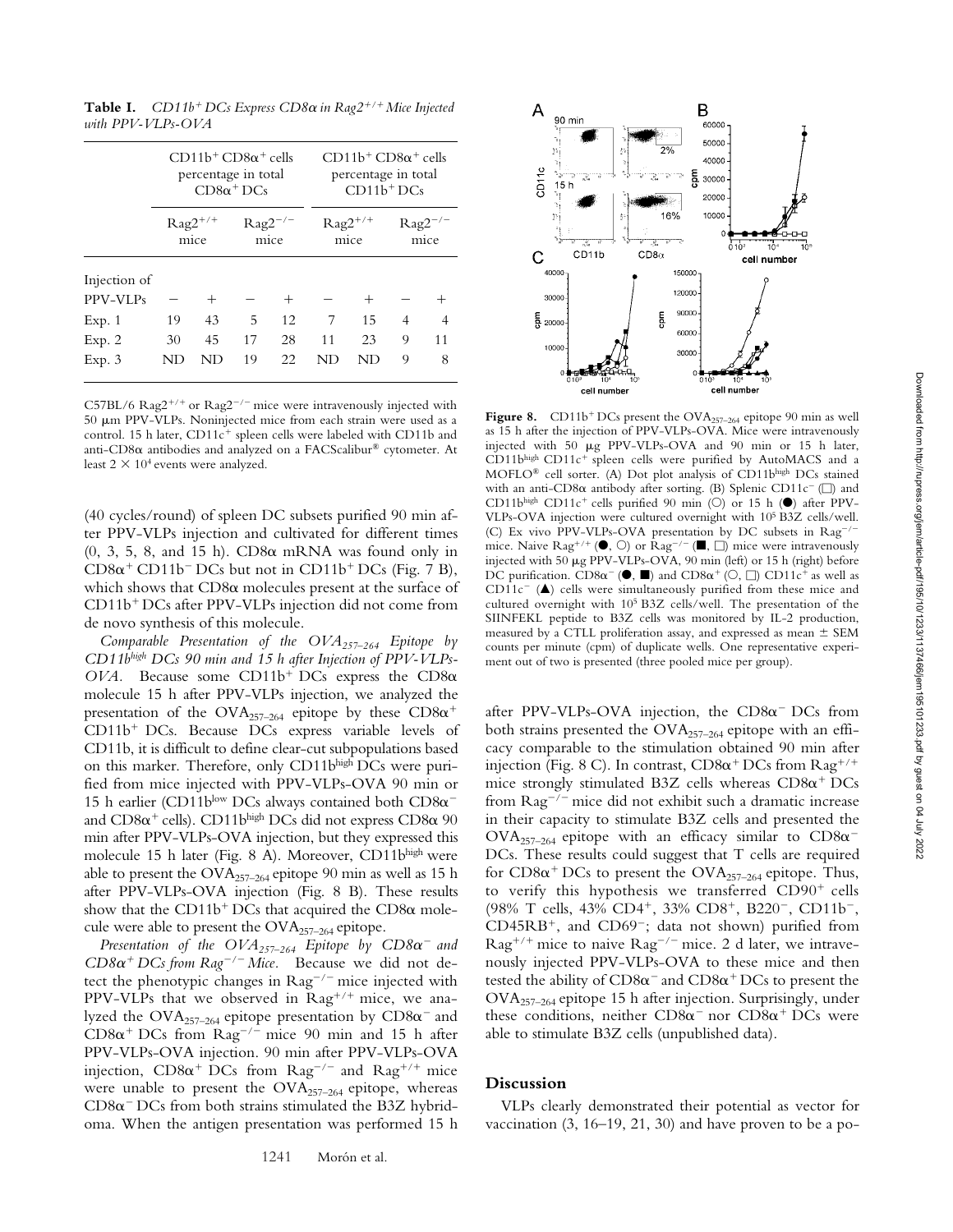tent CTL inducer when compared with other vectors (31). We have developed a VLPs system from PPV that has shown a powerful capacity to elicit both  $CD4^+$  (32) and  $CD8<sup>+</sup>$  (19, 25, 33) T cell responses in the absence of any adjuvant. In this study, we analyzed the in vivo processing and presentation of PPV-VLPs carrying a  $CD8^+$  T cell epitope. In vitro, PPV-VLPs-OVA were as efficient as the synthetic  $OVA_{257-264}$  peptide in stimulating specific T cell hybridoma. In vivo, after intravenous injection of PPV-VLPs-OVA, only DCs were capable of presenting the  $OVA_{257-264}$  epitope to  $CD8^+$  T cells. Additional experiments revealed that PPV-VLPs were efficiently captured by DCs. Finally, only DCs purified from PPV-VLPs-OVA– injected mice could elicit a CTL response. These data clearly demonstrate that in vivo, processing and presentation of PPV-VLPs are performed by DCs.

Several mechanisms responsible for the processing of exogenous antigens in the MHC class I pathway have been described (34). Some are TAP- and proteasome-independent pathways, based on the regurgitation of antigen (35) or the recycling of MHC class I molecules (36) in which antigens are most likely degraded in endosomes and bind to MHC class I molecules without transfer to the cytosol. An alternative pathway, TAP and proteasome dependent, involves the transfer of antigens from phagosomes/macropinosomes to the cytosol, processing by the proteasome complex, and translocation into endoplasmic reticulum/ Golgi network using TAP molecules, following the classic MHC class I pathway (37). This last pathway has been shown to be much more efficient than the TAP-independent pathways (38). Some antigens could generate CTL response using simultaneously multiple MHC class I processing pathways (39). In the present study, we demonstrated that although PPV-VLPs are exogenous antigens, they enter into the MHC class I pathway, gain access to cytosol, and are processed by a classic pathway as evidenced by the absence of stimulation of hybridoma cells by PPV-VLPs-OVA–pulsed DCs from  $TAP1^{-/-}$  mice and by the requirement for proteasome processing (unpublished data).

Bohm et al. (16) have reported that hepatitis B surface antigen particles are processed by macrophages as well as DCs and that both cell types can prime a CTL response in vivo. However, the processing pathway of these VLPs are clearly different from that of PPV-VLPs. Hepatitis B surface antigen particles bind to recycling rather than new synthesized MHC class I molecules (40). In contrast, PPV-VLPs–derived peptides bind to new, nascent MHC class I molecules, as evidenced by the absence of PPV-VLPs-OVA presentation in TAP $^{-/-}$  mice. DCs, but not macrophages, have the ability to transport the antigens from endosomes to cytosol and then use the cytosolic machinery of processing (41). This may explain why PPV-VLPs, which need cytosolic processing, can only be presented by DCs in vivo.

Cross-priming, a process first described by Bevan (1, 2; for review see reference 42), allows exogenous antigens to elicit a CTL response. The TAP transporter is required for in vivo cross-priming of MHC class I–restricted antigens

(43). Hence, considering that PPV-VLPs processing is TAP dependent, we analyzed whether the CTL response induced by PPV-VLPs-OVA is mediated by cross-priming or by direct priming, i.e., by the DC that capture PPV-VLPs-OVA. The transfer of  $\beta 2M^{-/-}$  DCs from PPV-VLPs-OVA–injected mice to naive  $\beta 2M^{+/+}$  mice did not induce a CTL response, whereas the PPV-VLPs-OVA–pulsed  $\beta$ 2M<sup>+/+</sup> DCs induced such a response. This result clearly shows that DCs initially targeted by PPV-VLPs-OVA are the APCs that induce the CTL response. It should also be noted that the CTL response induced by PPV-VLPs is CD4 independent (19), whereas so far, the CTL responses induced by cross-priming are described to be CD4 dependent (42, 44). Therefore, our data demonstrate that DCs capture exogenous PPV-VLPs-OVA and are able to directly induce a CTL response without cross-priming.

The role of dendritic subsets in the induction of T cell responses is still a matter of intense debate. It has been shown that in mice, splenic  $CD8\alpha^+DCs$  have the ability to produce large amounts of IL-12 and preferentially induce Th1 responses. By contrast,  $CD8\alpha$ <sup>-</sup> DCs do not produce large amounts of IL-12 and preferentially induce Th2 responses (45, 46). However, polarization depends upon the site of injection, because the intravenous injection of  $CD8\alpha^-$  or  $CD8\alpha^+$  DCs pulsed with peptide induces nonpolarized Th response (47). Concerning the induction of CTL response, one recent study (15) reported that only  $CD8\alpha^+$  but not  $CD8\alpha^-$  DCs from mice injected with  $OVA$ -loaded splenocytes can cross-prime  $CD8^+$  T cells, although both DC subsets were shown to capture the same amounts of antigen. They suggested that this differential ability could be associated with a different in vivo processing due to a selective capacity of  $CD8\alpha^+$  DCs to transport antigen from the endosome to cytosol. Pooley et al. (48) also found that  $CD8\alpha^+$  DCs were the principal APC 18 h after an intravenous injection of a high amount of OVA protein. The injection of mice with peptide-pulsed  $CD8\alpha^{-}$  and  $CD8\alpha^{+}$  DCs has clearly demonstrated that both DC subsets are equally able to induce a CTL response (47, 49).

In this study we have shown that all DC subsets can capture Alexa 488–PPV-VLPs-OVA to a similar extent, although  $CDS\alpha^+DCs$  showed a little higher mean fluorescence intensity than  $CD8\alpha$ <sup>-</sup> DC populations, perhaps because they are slightly larger than  $CD8\alpha$ <sup>-</sup> DCs (49). However, we also showed that shortly after PPV-VLPs-OVA injection, only  $CD8\alpha$ <sup>-</sup> DCs are responsible for the OVA257–264 epitope presentation whereas 15 h later, the presentation is mainly performed by  $CD8\alpha^+$  DCs. Thus, these results demonstrated that  $CD8\alpha$ <sup>-</sup> DCs have the capacity to present the OVA<sub>257-264</sub> epitope very early after PPV-VLPs capture, whereas  $CD8\alpha^+$  DCs presented the OVA257–264 epitope only after a lag time. Because PPV-VLPs are captured efficiently by both subsets, the difference in the accessibility of PPV-VLPs to DCs cannot explain these results. Interestingly,  $CD8\alpha^-$  from  $Rag^{-/-}$  and  $Rag^{+/+}$ mice exhibited, at 90 min as well as at 15 h, comparable efficacy to capture and present PPV-VLPs-OVA, which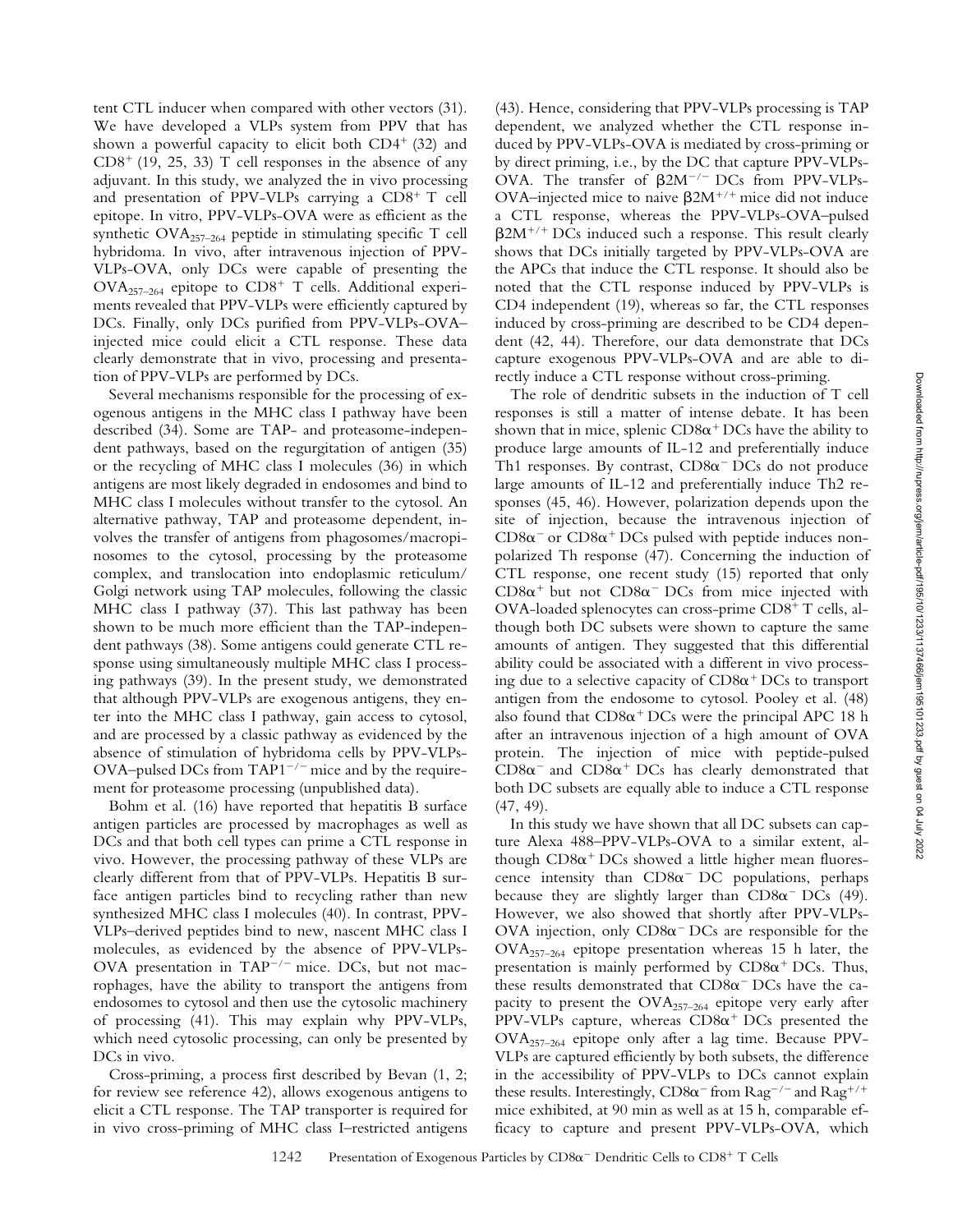shows that the processing by this DC subset is T cell independent. In contrast, 15 h after PPV-VLPs-OVA injection,  $CD8\alpha^+DCs$  from  $Rag^{-/-}$  mice were unable to present the  $\text{OVA}_{257-264}$  epitope with the high efficacy of  $\text{CD8}\alpha^+ \text{DCs}$ from  $\text{Rag}^{+/+}$  mice. This could suggest that T cells play a role in the licensing of  $CD8\alpha^+DCs$  for exogenous antigen presentation. Therefore, our results could suggest that  $CD8\alpha^-$  and  $CD8\alpha^+$  DCs have differential requirements for MHC class I–restricted presentation of exogenous antigens.

Using two different anti-CD8 $\alpha$  antibodies, we demonstrated that 15 h after the injection of PPV-VLPs, a significant percentage of  $CD11b^+DCs$  expressed  $CD8\alpha$ . These cells also expressed CD205. Moreover, the proportion of  $CD4^+$   $CD8\alpha$ <sup>-</sup>  $DCs$  showed an important decrease at that time, associated with a diminution in the intensity of expression of the CD4 molecule on those cells. Our study is the first in vivo report showing the apparition of a  $CD8\alpha^+$ and  $CD205^+$  CD11b<sup>+</sup> DC population in the spleen after the injection of an antigen. A very recent report suggests that  $CD8\alpha^+$  DCs could originate from the  $CD8\alpha^-$  DC subset by a maturation process involving  $CD8\alpha$ , DEC-205, and CD24 up-regulation 18 h after  $CD8\alpha^+$  DC transfer (50). However, in that study, the phenotypic change was observed after cell transfer without any stimulation, whereas in our case it was induced by the injection of an antigen. An association of some T cells with DCs, which could eventually explains our results, is excluded because: (a) all purification steps included EDTA, which disrupts interactions between cells, (b) no CD8 $\alpha$  mRNA was detected in sorted  $CD8\alpha$ <sup>-</sup> DCs, and (c) anti-CD3 $\epsilon$ , anti- $CD8\beta$ , and anti- $CD90$  antibodies did not specifically bind to purified  $CD11b<sup>+</sup>DCs$ . A population of CD11b<sup>dull</sup>CD11c<sup>+</sup> that expressed CD8 $\alpha$  in mice treated with Flt3L was described in two previous reports (51, 52). However, in this study the CD8 $\alpha^+$  population is CD11b<sup>+</sup>, indicating that these populations are different.

The absence of  $CD8\alpha$  mRNA in  $CD11b^+DCs$  harvested at various times after PPV-VLPs injection suggests that  $CD8\alpha$  expression on these cells is not due to de novo synthesis. The lack of expression of the  $CD8\alpha$  molecule on  $CD11b<sup>+</sup> DCs$  from  $Rag2<sup>-/-</sup>$  mice injected with PPV-VLPs, as well as the slight reduction in CD4 expression and the small increase of CD205, also suggests that T cells may play a role in these phenotypic changes. Indeed, the similar uptake of Alexa  $488 - PPV - VLPs - OVA$  in  $Rag^{+/+}$  and  $\text{Rag}^{-/-}$  mice (unpublished data), as well as the up-regulation of CD86 in DCs of  $\text{Rag}^{-/-}$  mice, excluded the possibility that these effects were due to a lack of accessibility of VLPs to DCs from  $\text{Rag}^{-/-}$  mice. It remains to be determined if the dramatic increase of  $CD8\alpha^+$  presentation observed 15 h after PPV-VLPs-OVA injection was due to the CD11b<sup>+</sup> CD8 $\alpha$ <sup>+</sup> or to the CD11b<sup>-</sup> CD8 $\alpha$ <sup>+</sup> population, which was inefficient at 90 min and therefore required longer times than  $CD8\alpha$ <sup>-</sup> DCs for VLPs processing.

This study clearly demonstrates that  $CD8\alpha$ <sup>-</sup> DCs have the capacity to transfer the VLPs to the cytosolic pathway and present these exogenous antigens without cross-priming almost immediately after antigen uptake and indepen-

dently of T cells. In contrast,  $CD8\alpha^+$  DCs cannot present PPV-VLPs immediately after capture, but exhibited a very strong capacity to present the OVA257–264 epitope carried by VLPs at longer times after VLPs capture. The fact that in  $\text{Rag}^{-/-}$  mice the lack of expression of CD8 $\alpha$  by CD11b<sup>+</sup> DCs was accompanied by the inability of  $CD8\alpha^+$  DCs to acquire the same antigen-presenting capacity than in  $\text{Rag}^{+/+}$ mice suggests that both events are closely linked.

In conclusion, this study highlighted the specialization of the various DC subsets. Our results, which show that  $CD8\alpha$ <sup>-</sup> DCs can acquire molecules such as  $CD8\alpha$  and CD205 after activation, strongly support the view that in vivo studies addressing the functions of DC subsets must define DC subsets carefully, based on the analysis of various markers.

We are grateful to Laleh Majlessi for her help in PCR analysis, Catherine Fayolle for endotoxin dosage, Anne Louise, Anne-Marie Balazuc, and Javier Sarraseca for their technical assistance, and Laleh Majlessi and Richard Loman for their critical reading of the manuscript.

G. Morón was supported by a Postdoctoral Fellowship of the Consejo Nacional de Investigaciones Científicas y Tecnológicas and by the European Economic Community grant QLK2-CT-1999-00429. This project is a collaborative work between the Pasteur Institute and INGENASA and is supported by the European Commission grant QLK2-CT-1999-00318.

*Submitted: 19 November 2001 Revised: 13 March 2002 Accepted: 25 March 2002*

# **References**

- 1. Bevan, M.J. 1976. Minor H antigens introduced on H-2 different stimulating cells cross-react at the cytotoxic T cell level during in vivo priming. *J. Immunol*. 117:2233–2238.
- 2. Bevan, M.J. 1976. Cross-priming for a secondary cytotoxic response to minor H antigens with H-2 congenic cells which do not cross-react in the cytotoxic assay. *J. Exp. Med*. 143: 1283–1288.
- 3. Reimann, J., and R. Schirmbeck. 1999. Alternative pathways for processing exogenous and endogenous antigens that can generate peptides for MHC class I-restricted presentation. *Immunol. Rev*. 172:131–152.
- 4. Li, M., G.M. Davey, R.M. Sutherland, C. Kurts, A.M. Lew, C. Hirst, F.R. Carbone, and W.R. Heath. 2001. Cell-associated ovalbumin is cross-presented much more efficiently than soluble ovalbumin in vivo. *J. Immunol*. 166:6099–6103.
- 5. Carbone, F.R., and M.J. Bevan. 1990. Class I–restricted processing and presentation of exogenous cell-associated antigen in vivo. *J. Exp. Med*. 171:377–387.
- 6. Bellone, M., G. Iezzi, P. Rovere, G. Galati, A. Ronchetti, M.P. Protti, J. Davoust, C. Rugarli, and A.A. Manfredi. 1997. Processing of engulfed apoptotic bodies yields T cell epitopes. *J. Immunol*. 159:5391–5399.
- 7. Albert, M.L., B. Sauter, and N. Bhardwaj. 1998. Dendritic cells acquire antigen from apoptotic cells and induce class I-restricted CTLs. *Nature*. 392:86–89.
- 8. Ronchetti, A., P. Rovere, G. Iezzi, G. Galati, S. Heltai, M.P. Protti, M.P. Garancini, A.A. Manfredi, C. Rugarli, and M. Bellone. 1999. Immunogenicity of apoptotic cells in vivo: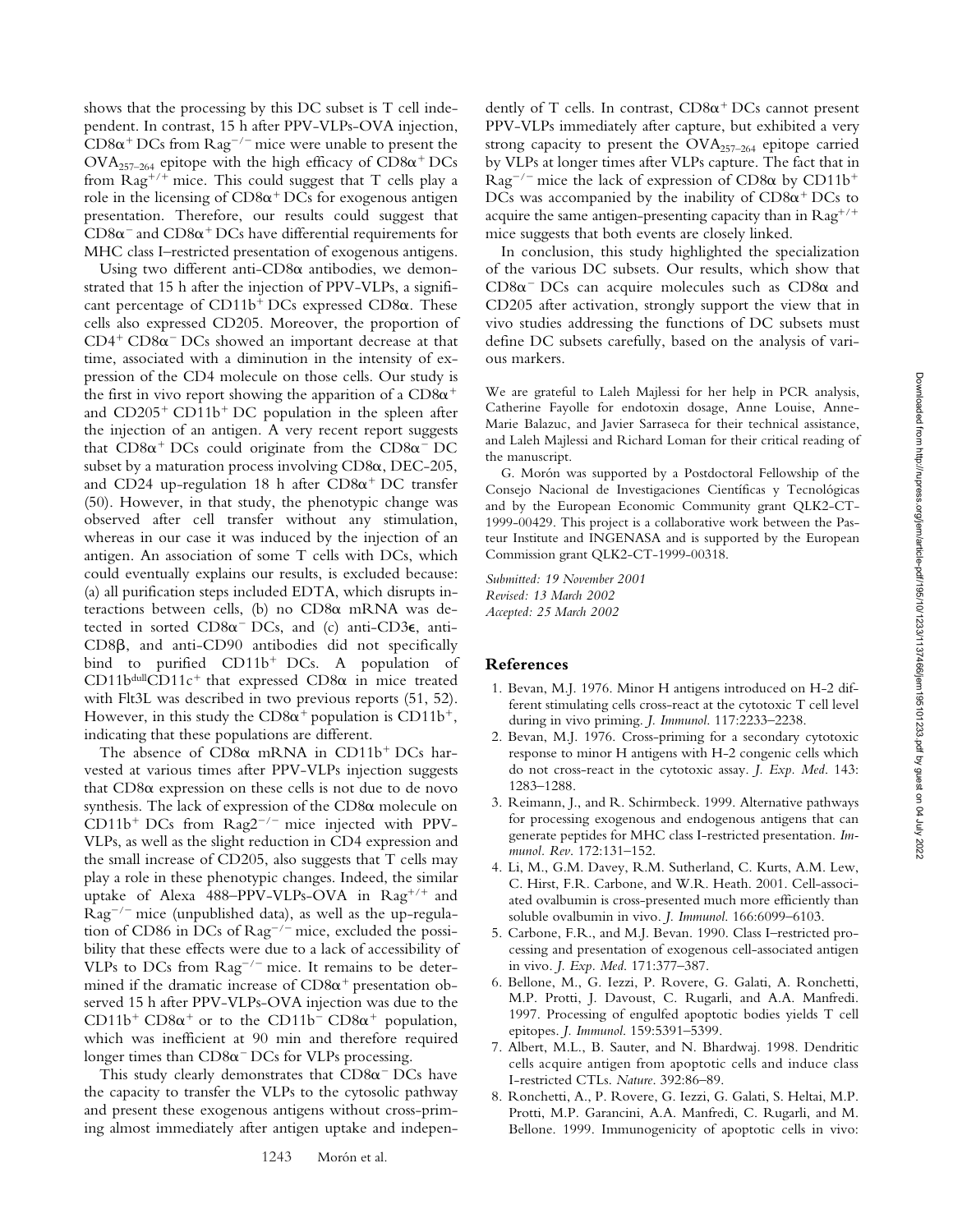role of antigen load, antigen-presenting cells, and cytokines. *J. Immunol*. 163:130–136.

- 9. den Haan, J.M., and M.J. Bevan. 2001. Antigen presentation to CD8(+) T cells: cross-priming in infectious diseases. *Curr*. *Opin. Immunol*. 13:437–441.
- 10. Yrlid, U., M. Svensson, C. Johansson, and M.J. Wick. 2000. Salmonella infection of bone marrow-derived macrophages and dendritic cells: influence on antigen presentation and initiating an immune response. *FEMS Immunol. Med. Microbiol*. 27:313–320.
- 11. Grabbe, S., E. Kampgen, and G. Schuler. 2000. Dendritic cells: multi-lineal and multi-functional. *Immunol Today*. 21: 431-433.
- 12. Vremec, D., J. Pooley, H. Hochrein, L. Wu, and K. Shortman. 2000. CD4 and CD8 expression by dendritic cell subtypes in mouse thymus and spleen. *J. Immunol*. 164:2978– 2986.
- 13. Anjuere, F., P. Martin, I. Ferrero, M.L. Fraga, G.M. del Hoyo, N. Wright, and C. Ardavin. 1999. Definition of dendritic cell subpopulations present in the spleen, Peyer's patches, lymph nodes, and skin of the mouse. *Blood*. 93:590– 598.
- 14. Vremec, D., and K. Shortman. 1997. Dendritic cell subtypes in mouse lymphoid organs: cross-correlation of surface markers, changes with incubation, and differences among thymus, spleen, and lymph nodes. *J. Immunol*. 159:565–573.
- 15. den Haan, J.M., S.M. Lehar, and M.J. Bevan. 2000. CD8 but not CD8<sup>-</sup> dendritic cells cross-prime cytotoxic T cells in vivo. *J. Exp. Med*. 192:1685–1696.
- 16. Bohm, W., R. Schirmbeck, A. Elbe, K. Melber, D. Diminky, G. Kraal, N. van Rooijen, Y. Barenholz, and J. Reimann. 1995. Exogenous hepatitis B surface antigen particles processed by dendritic cells or macrophages prime murine MHC class I-restricted cytotoxic T lymphocytes in vivo. *J. Immunol*. 155:3313–3321.
- 17. Oliveira-Ferreira, J., Y. Miyahira, G.T. Layton, N. Savage, M. Esteban, D. Rodriguez, J.R. Rodriguez, R.S. Nussenzweig, F. Zavala, and Y. Myahira. 2000. Immunogenicity of Ty-VLP bearing a  $CD8(+)$  T cell epitope of the CS protein of P. yoelii: enhanced memory response by boosting with recombinant vaccinia virus. *Vaccine*. 18:1863–1869.
- 18. Chackerian, B., D.R. Lowy, and J.T. Schiller. 2001. Conjugation of a self-antigen to papillomavirus-like particles allows for efficient induction of protective autoantibodies. *J. Clin. Invest*. 3:415–423.
- 19. Sedlik, C., M. Saron, J. Sarraseca, I. Casal, and C. Leclerc. 1997. Recombinant parvovirus-like particles as an antigen carrier: a novel nonreplicative exogenous antigen to elicit protective antiviral cytotoxic T cells. *Proc. Natl. Acad. Sci. USA*. 94:7503–7508.
- 20. Bachmann, M.F., M.B. Lutz, G.T. Layton, S.J. Harris, T. Fehr, M. Rescigno, and P. Ricciardi-Castagnoli. 1996. Dendritic cells process exogenous viral proteins and virus-like particles for class I presentation to  $CD8+$  cytotoxic T lymphocytes. *Eur. J. Immunol*. 26:2595–2600.
- 21. Rudolf, M.P., S.C. Fausch, D.M. Da Silva, and W.M. Kast. 2001. Human dendritic cells are activated by chimeric human papillomavirus type-16 virus-like particles and induce epitope-specific human T cell responses in vitro. *J. Immunol*. 166:5917–5924.
- 22. Lenz, P., P.M. Day, Y.Y. Pang, S.A. Frye, P.N. Jensen, D.R. Lowy, and J.T. Schiller. 2001. Papillomavirus-like particles induce acute activation of dendritic cells. *J. Immunol*. 166:

5346–5355.

- 23. Sedlik, C., J. Sarraseca, P. Rueda, C. Leclerc, and I. Casal. 1995. Immunogenicity of poliovirus B and T cell epitopes presented by hybrid porcine parvovirus particles. *J. Gen. Virol*. 76:2361–2368.
- 24. Ranz, A.I., J.J. Manclus, E. Diaz-Aroca, and J.I. Casal. 1989. Porcine parvovirus: DNA sequence and genome organization. *J. Gen. Virol*. 70:2541–2553.
- 25. Sedlik, C., G. Dadaglio, M.F. Saron, E. Deriaud, M. Rojas, S.I. Casal, and C. Leclerc. 2000. In vivo induction of a highavidity, high-frequency cytotoxic T-lymphocyte response is associated with antiviral protective immunity. *J. Virol*. 74: 5769–5775.
- 26. Rueda, P., J. Fominaya, J.P. Langeveld, C. Bruschke, C. Vela, and J.I. Casal. 2000. Effect of different baculovirus inactivation procedures on the integrity and immunogenicity of porcine parvovirus-like particles. *Vaccine*. 19:726–734.
- 27. Casal, J.I., E. Cortés, J.A. López de Turiso, and C. Vela. 1992. Production of porcine and canine parvovirus-like particles using recombinant baculovirus. *In* Baculovirus and Recombinant Protein Production Processes. J.M. Vlak, E.S. Schlaeger, and A. Bernard, editors. Editiones Roches, Basel. 76–91.
- 28. Karttunen, J., S. Sanderson, and N. Shastri. 1992. Detection of rare antigen-presenting cells by the lacZ T-cell activation assay suggests an expression cloning strategy for T-cell antigens. *Proc. Natl. Acad. Sci. USA*. 89:6020–6024.
- 29. Van Kaer, L., P.G. Ashton-Rickardt, H.L. Ploegh, and S. Tonegawa. 1992. TAP1 mutant mice are deficient in antigen presentation, surface class I molecules, and  $CD4-8+T$  cells. *Cell*. 71:1205–1214.
- 30. Ball, J.M., D.Y. Graham, A.R. Opekun, M.A. Gilger, R.A. Guerrero, and M.K. Estes. 1999. Recombinant Norwalk virus-like particles given orally to volunteers: phase I study. *Gastroenterology*. 117:40–48.
- 31. Allsopp, C.E., M. Plebanski, S. Gilbert, R.E. Sinden, S. Harris, G. Frankel, G. Dougan, C. Hioe, D. Nixon, E. Paoletti, et al. 1996. Comparison of numerous delivery systems for the induction of cytotoxic T lymphocytes by immunization. *Eur. J. Immunol*. 26:1951–1959.
- 32. Lo-Man, R., P. Rueda, C. Sedlik, E. Deriaud, I. Casal, and C. Leclerc. 1998. A recombinant virus-like particle system derived from parvovirus as an efficient antigen carrier to elicit a polarized Th1 immune response without adjuvant. *Eur. J. Immunol*. 28:1401–1407.
- 33. Sedlik, C., A. Dridi, E. Deriaud, M.F. Saron, P. Rueda, J. Sarraseca, J.I. Casal, and C. Leclerc. 1999. Intranasal delivery of recombinant parvovirus-like particles elicits cytotoxic T-cell and neutralizing antibody responses. *J. Virol*. 73:2739– 2744.
- 34. Rock, K.L. 1996. A new foreign policy: MHC class I molecules monitor the outside world. *Immunol. Today*. 17:131– 137.
- 35. Pfeifer, J.D., M.J. Wick, R.L. Roberts, K. Findlay, S.J. Normark, and C.V. Harding. 1993. Phagocytic processing of bacterial antigens for class I MHC presentation to T cells. *Nature*. 361:359–362.
- 36. Gromme, M., F.G. Uytdehaag, H. Janssen, J. Calafat, R.S. van Binnendijk, M.J. Kenter, A. Tulp, D. Verwoerd, and J. Neefjes. 1999. Recycling MHC class I molecules and endosomal peptide loading. *Proc. Natl. Acad. Sci. USA*. 96:10326– 10331.
- 37. Norbury, C.C., L.J. Hewlett, A.R. Prescott, N. Shastri, and